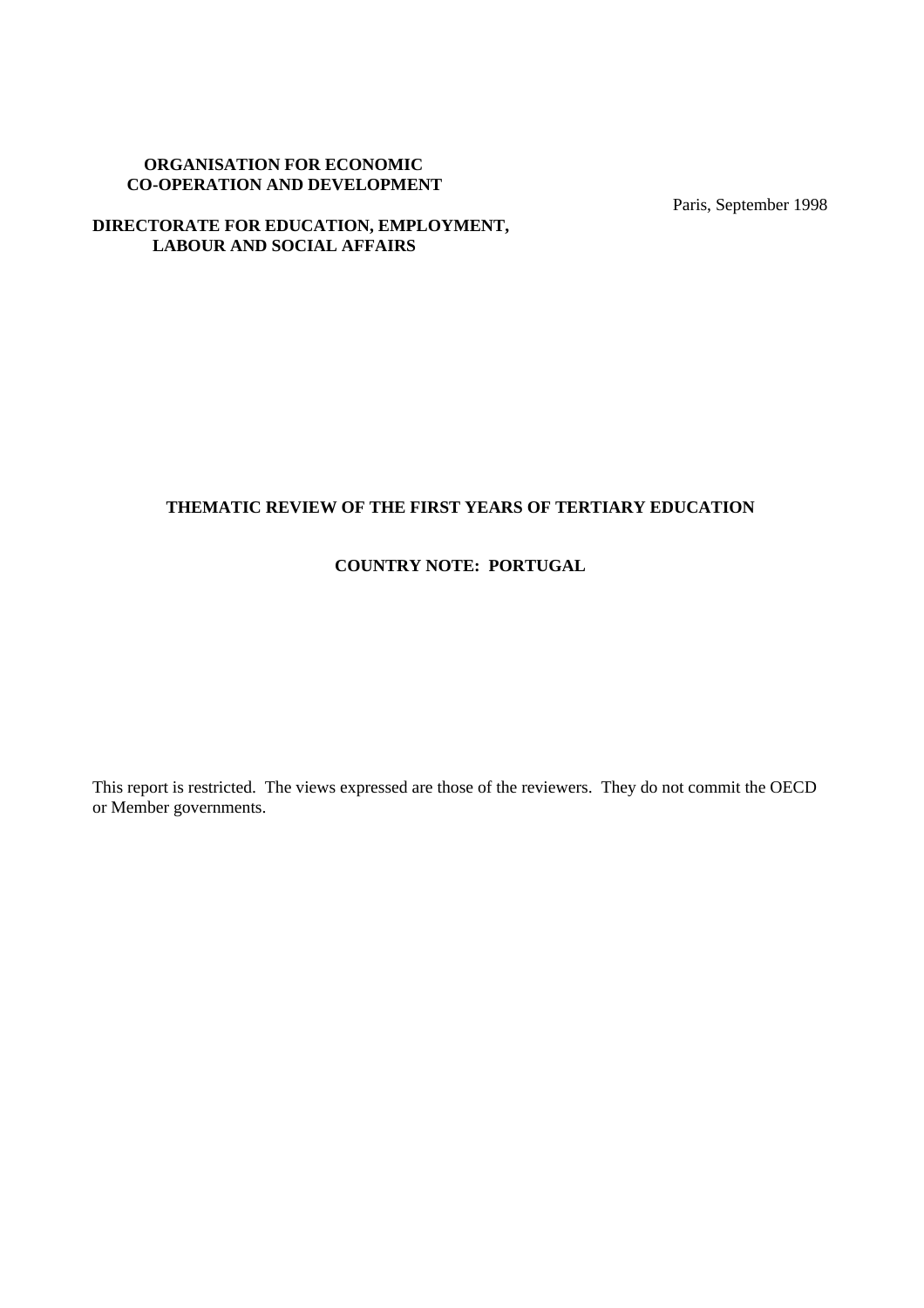#### **Introduction**

This document presents the findings and conclusions of a review of developments in programmes, teaching and learning in the first years of tertiary education in Portugal in 1997.

The review was carried out by an OECD review team at the invitation of the Ministry of Education and within the framework of the OECD Education Committee's thematic review of the first years of tertiary education. The scope and objectives for this review effort were circumscribed: to explore studies and learning leading to first degrees or diplomas at the tertiary level, to place them in their academic, social and economic contexts and to examine policies and practices which relate to key national concerns for tertiary education and are of wider comparative interest. For the purposes of the OECD comparative activity, 'first years of tertiary education' refer to a stage or level of studies beyond secondary education which lead to the first formal qualification recognised on the labour market. Learning at this level takes place in a wide variety of settings and forms, but in Portugal it is the universities and polytechnics, public and private, where the demand for initial tertiary-level studies leading to the *Bacharelato* and the *Liceniatura* is met.

Review activities in Portugal form a part of the larger OECD comparative effort, and so this report serves two purposes: first, to increase the comparative knowledge base on developments, policy approaches and experience in the first years of tertiary education; second, to report to the Ministry of Education on the findings and conclusions of the review mission in Portugal. Portugal is one of twelve countries which have participated in the effort. The other countries are: Australia, Belgium (Flemish Community), Denmark, France, Germany, Japan, New Zealand, Norway, Sweden, United Kingdom and United States. The missions to Portugal and France could not be organised before the Education Committee considered and debated the findings and conclusions of the first stage of the comparative work. Nonetheless, selected findings of review teams in both countries have been included in the comparative report of thematic review, *Redefining Tertiary Education*, which was published by the OECD in 1998. The Portuguese policy approaches and actual experiences examined in the course of this thematic review continue to be reported in other OECD comparative work, among which the OECD's *Education Policy Analysis.*

To carry out its work, the review team undertook a 10-day mission in June 1997. A full schedule of meetings enabled us to pose questions and discuss developments with Ministry officials; representatives of academic and research staff, students and employers; and presidents or directors of tertiary education institutions and administrative staff. Visits to institutions in the Lisbon area, Oporto and Braga provided an opportunity for detailed on-site exchanges which drew upon the perceptions and experiences of administrators, teachers, students and associated interests of local government and education authorities and businesses. Mr Pedro Lourtie, Director, and Ms Maria Luis Rocha Pinto, Assistant Director, Department of Higher Education in the Ministry of Education, provided background materials, including a translation of the Ministry's important Guideline document, *Autonomy and Quality*, and organised the rich, diverse schedule of meetings. We thank them and all those with whom we met in the Ministry, the regions and institutions, for the considerable effort undertaken on our behalf, the detailed information provided to us and the openness with which we were received.

Subsequent to our visit a revision to the frame law was passed (September 1997). We refer at several points to the changes introduced and progress in implementation. The changes themselves reveal a dynamic environment for policy and tertiary education. While our observations should be seen as a view of the state of play in 1997, we have drawn attention to issues and challenges which the September 1997 revision in the frame law along with actions taken at individual tertiary education institutions might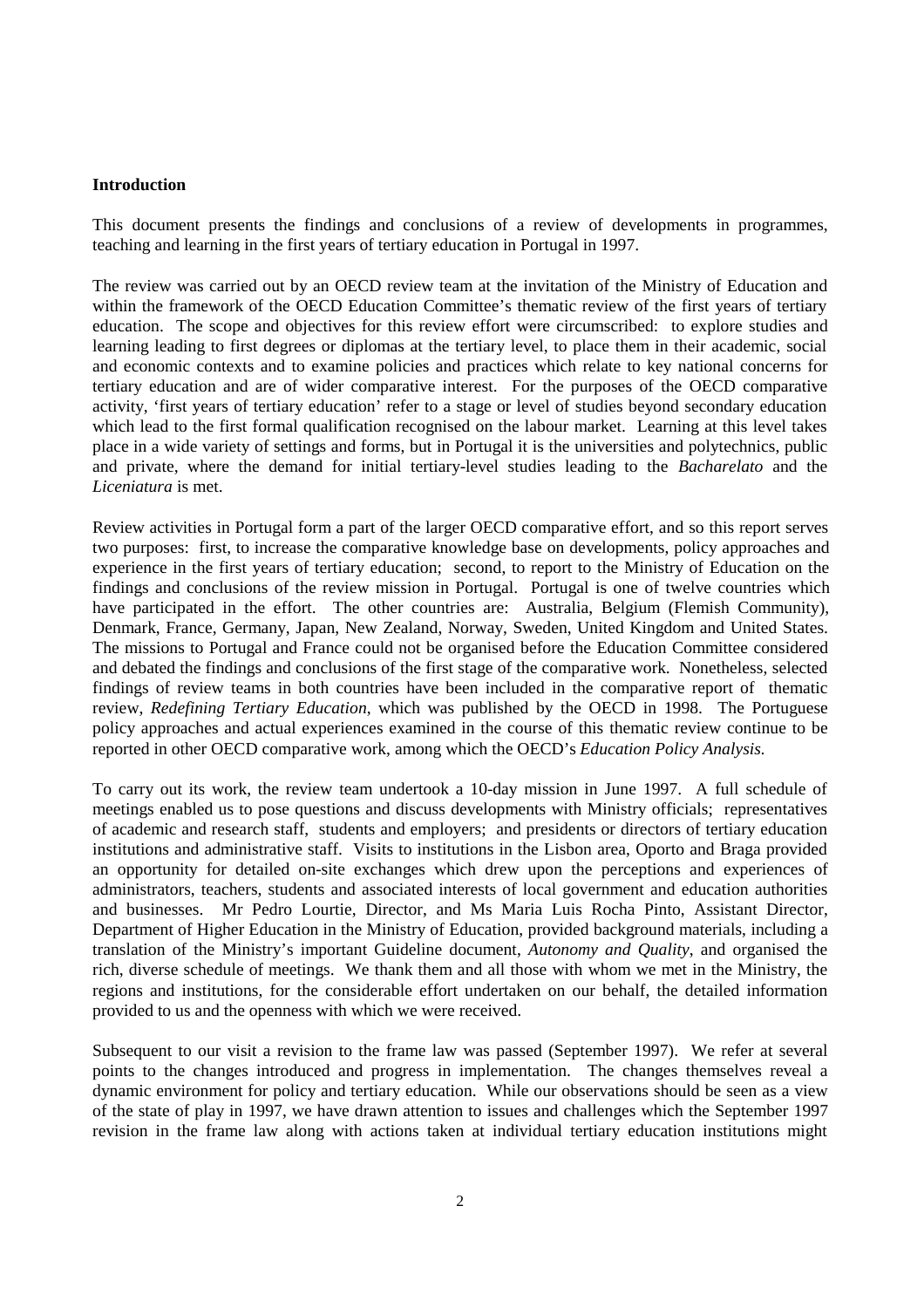address. There will be interest and value, within Portugal and internationally, in monitoring responses and developments. We hope the observations presented here will be part of that ongoing process.

Portugal is also taking part in an OECD thematic review concerned with the transition from initial education to working life; the preliminary findings of both review teams have been drawn on in the preparation of each of the separate country notes. While the teams worked to different terms of reference, the country notes arising from these two thematic reviews should be seen as complementary.

#### **Context**

Twenty-five years ago, Portugal was in many respects still a developing country. At that time, there was a sharp contrast between traditional Portuguese culture, which had contributed so much to Western civilisation, the brilliant intellectual élite that embodied it and the poverty of a population reduced to emigration. By the 1960s, economic expansion had begun. In the 1970s the country underwent major changes: the revolution of 1974 and the fall of dictatorship, the independence of colonies and the return of expatriates. The recession that affected all of the OECD countries hit Portugal hard, striking at a time when emigration was being restricted by the host countries, which were also suffering from unemployment.

This triggered radical transformations in Portuguese society. Economic policy shifted from protectionism and a strategy of substitutions for imports to open and free markets. Yet the most important transformation was probably that of social and cultural outlook: energies were diverted from overseas and focused on Portugal itself -- a dynamic that was given a powerful boost by the return of the expatriates. The goal of "convergence" with other countries of Europe has become an ongoing concern, and the idea has been greatly reinforced by membership in the European Union and, recently, a concerted policy push to meet the Maastricht criteria for economic and monetary union. The new dynamic can be found in education as well. Even so, Portugal has maintained special ties with its former possessions and, at the same time, its historical outreach, with perhaps a particular attraction for the United States.

The accomplishments to date are impressive. For people who have visited Portugal over this period the economic and social transformations are striking -- so much so that there might be some concern as to whether the process of change is always under control, in particular as regards the preservation of sites and heritage. And yet in its modernity the country has kept all its warmth and identity, even if signs of wider European influence are everywhere to be seen.

#### *Economic and Employment Trends*

The economic accomplishments are just as impressive. In the past the two pillars of the Portuguese economy were crafts and agriculture. It was, however, low productivity agriculture, which failed to meet even half of the country's food needs and, in many regions, barely enabled farm families to survive. The economy ran a deficit and was kept afloat only by the foreign currency earned by a fledgling tourist industry and, above all, the remittances of emigrant workers, who accounted for a third of the labour force. In some contrast, Lisbon, Oporto and Braga developed as national or regional centres. Like many other countries Portugal was described in terms of duality. Or, rather, dualities -- between cities and the country, between the coast and the interior, between the industrial sector and agriculture/crafts. Portugal had fallen behind in comparison with Europe. Many explanations are advanced for this but one of the most striking -- and probably one of the truest -- was not only that a large number of Portuguese worked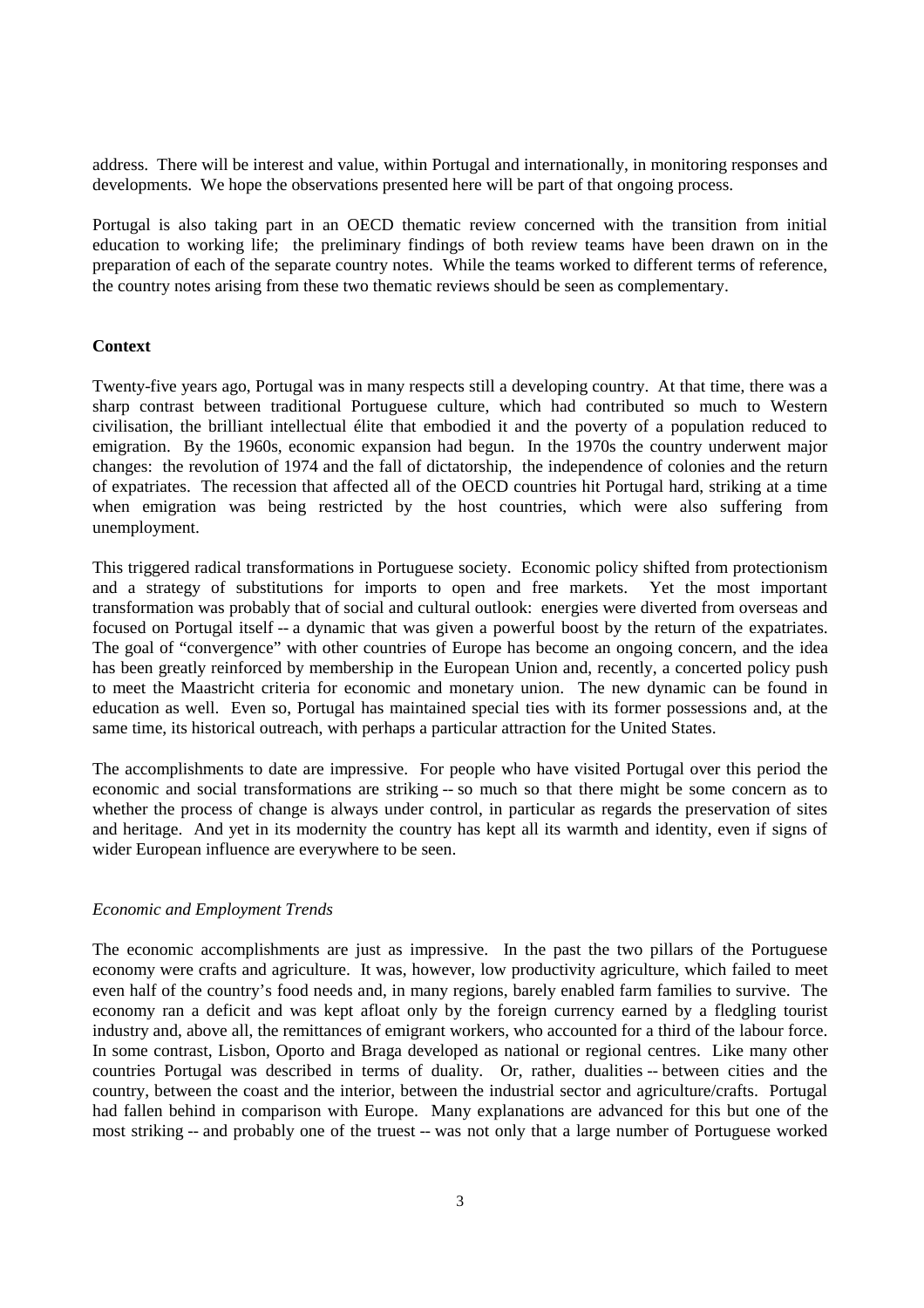abroad, but that the energies of the élite were previously focused more overseas than on their home country.

In the past two decades a vast amount of investment has been undertaken, and many new activities have taken root. Initially, it was low-skilled, labour-intensive sectors such as textiles, clothing and shoes that developed and fuelled a sharp growth in exports, to Europe in particular. Agriculture has modernised, although it runs a deficit which now stems from the cost of labour. The construction and public works sector has prospered. Sectors that are more highly technical, such as the production of motor vehicles, have seen a proliferation of new plants, such as that of a European consortium, AutoEuropa. Per capita GDP is now getting nearer to the European average, and is reflected in changing lifestyles.

Yet the Portuguese economy is sensitive to international competition, its competitiveness lessened by rising labour costs and inadequate technology. Portugal is not alone in this, but the country's size, the fact that its development has been recent, and the absence of industrial or financial groups with international dimensions make it especially sensitive to demand swings in Europe. For example, the immense progress of the recent past failed to prevent an economic downturn in 1993, which was more pronounced than in other countries. The subsequent recovery, although now in its fifth year and generally well-balanced, has not been without difficulty and new challenges.

Rapid economic change has triggered significant growth in employment. Joblessness, especially among young people, had long been very high in Portugal. Today it is around 7 per cent -- a level that is of concern to the authorities but lower than in many other countries in Europe. This is all the more remarkable considering that the country has had to cope with the return of its expatriates, a halt to emigration and a relatively high labour force participation rate among women. Over much of this period, the Portuguese population has aged: youth cohorts in absoolute as well as relative terms have declined (Annex table A.1).

Nonetheless the downswing entering the mid-1990s led to a large number of job losses, and young people were particularly affected. In 1995 job losses were concentrated in the textiles, clothing and shoe sectors; indeed, out of 26 000 job losses over the course of the year, 25 000 were in those three sectors, which accounted for a third of industrial employment as well as a third of Portuguese exports. Even if the losses represented only about 5 per cent of the sectors' total employment, the concentration indicates a loss of competitive advantage for these highly labour-intensive industries which depended on the low cost of Portuguese labour. Today, labour costs are no longer an advantage -- at least not in comparison with some countries in Asia, Latin America and Eastern Europe.

These are signs of important underlying changes in the Portuguese economy, affecting both labour market demand and, partly in relation to this, demand for education through and beyond compulsory schooling. Opportunities for unskilled or low skilled workers are no longer increasing. The low skill/low wage strategy can no longer deliver growth, and the new imperative is to improve education and skills in the labour force. As expressed in the most recent OECD Economic Survey of Portugal (OECD1998):

Greater progress has been made with respect to structural policies affecting labour and product markets, but attention should now focus on bringing Portugal's level of skill and educational attainment closer to the OECD average.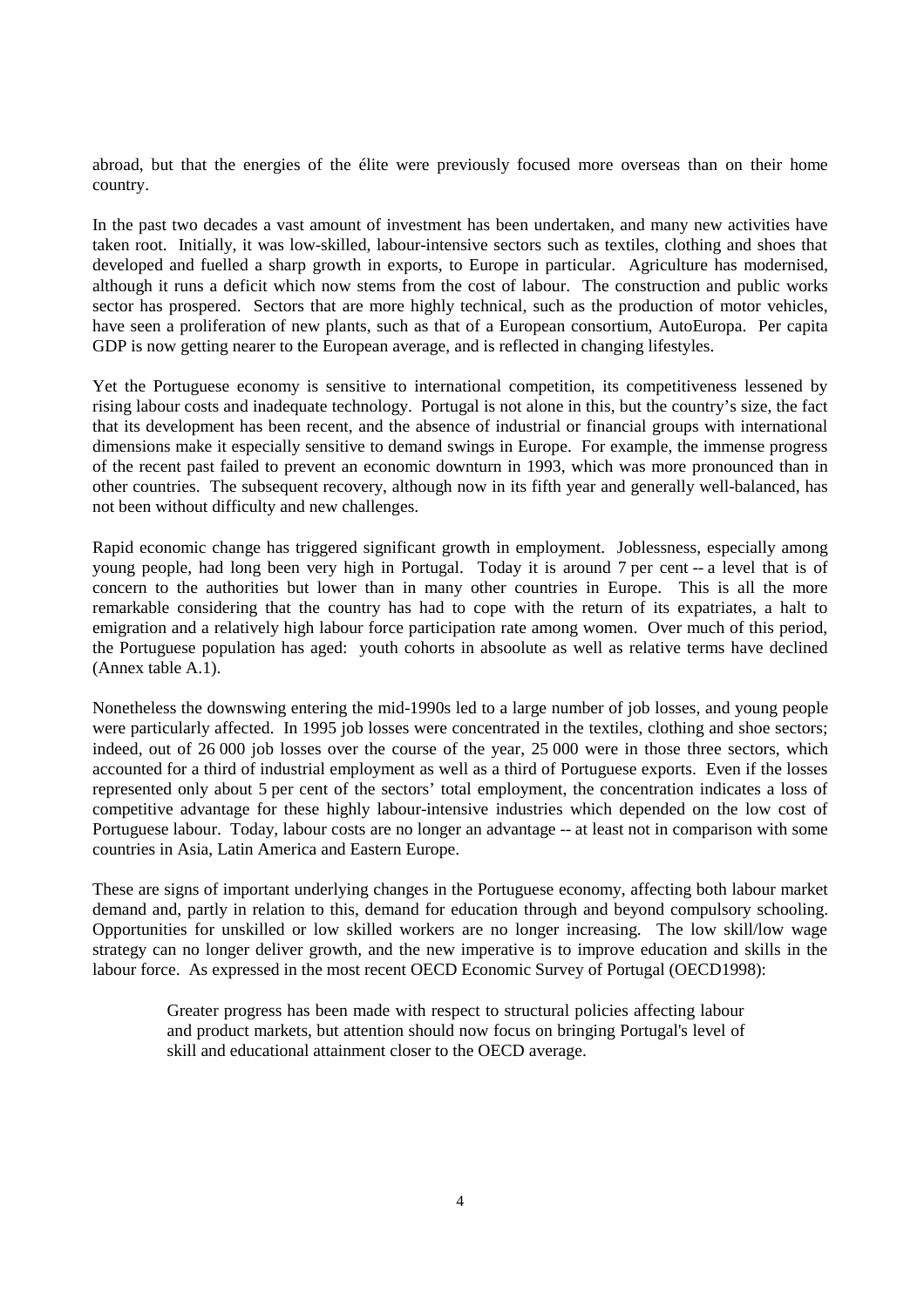#### *Education*

OECD examiners undertaking a review of education policies in Portugal in 1982 noted a paradox: on the one hand, there were prestigious universities (including one of the oldest in the world) and university professors who played key roles in society, the world of politics and the upper echelons of government and business alike; on the other hand, there was a considerable handicap in terms of school enrolment, particularly among girls for whom school became mandatory only in 1960. Those times have changed, except perhaps for the role of university professors in Portuguese life. Very rapid expansion accompanied the growth in the size of youth cohorts in the 1960s, and the 1974 revolution gave new impetus to that expansion by putting the accent on democratisation and social justice. Portugal's entry into the European Community, more particularly the Commission's efforts to promote convergence through such programmes as PRODEP, gave further impetus to growth. Further, when many countries put a stop to immigration, which had seen one out of every three Portuguese men go abroad, the increase in school attendance was one of Portugal's most significant social transformations (Table 1).

| <b>Table 1. Total Enrolments</b> |               |  |  |
|----------------------------------|---------------|--|--|
| 1960                             | 1 147 200     |  |  |
| 1970                             | 1 503 300     |  |  |
| 1977                             | 1 905 200     |  |  |
| 1981                             | 1 950 000     |  |  |
| 1988                             | 2013800       |  |  |
| 1991                             | 2 2 1 9 4 0 0 |  |  |
| 1994                             | 2 307 000     |  |  |

The educational opportunities were sown on fertile ground. There is, in Portugal, high regard for education. An OECD survey of public attitudes carried out in twelve countries in 1994 showed Portuguese respondents were relatively more likely to list as an important quality "a desire to continue studies or training" than respondents from such countries as Denmark, Finland or the United Kingdom (OECD 1995). At the tertiary level, the *licentiatura* has a long and distinguished reputation. In traditional Portuguese society, this diploma was the symbol of belonging to, and in some cases the means of access to, the upper classes. It retains its high regard, reflecting the aspirations of a society which values education and of families which see education at this level for their children as desirable and feasible. The students with whom we met reflected these broader aspirations, as well as the more immediate and instrumental interest in acquiring a tertiary-level qualification valued on the labour market.

The profile of enrolment rates is now approaching that of the United Kingdom, with a lag until age 17 (having to do with the difficulty of providing basic schooling in all areas), slightly higher rates until age 20, and clearly higher rates thereafter (which is not in all respects a good thing, as we shall see later). This growth constitutes important change in and of itself, but also through its effects on economic and social development. Even so, growth this fast cannot help but generate tensions and difficulties, a number of which were noted and discussed in the course of our meetings. Thus, for example, in spite of the expansion in participation, secondary school students fall below the average on international comparisons of achievements in mathematics and science. Concern about literacy was also expressed in discussions in the Ministry, with employers and with administrators and teachers in tertiary education.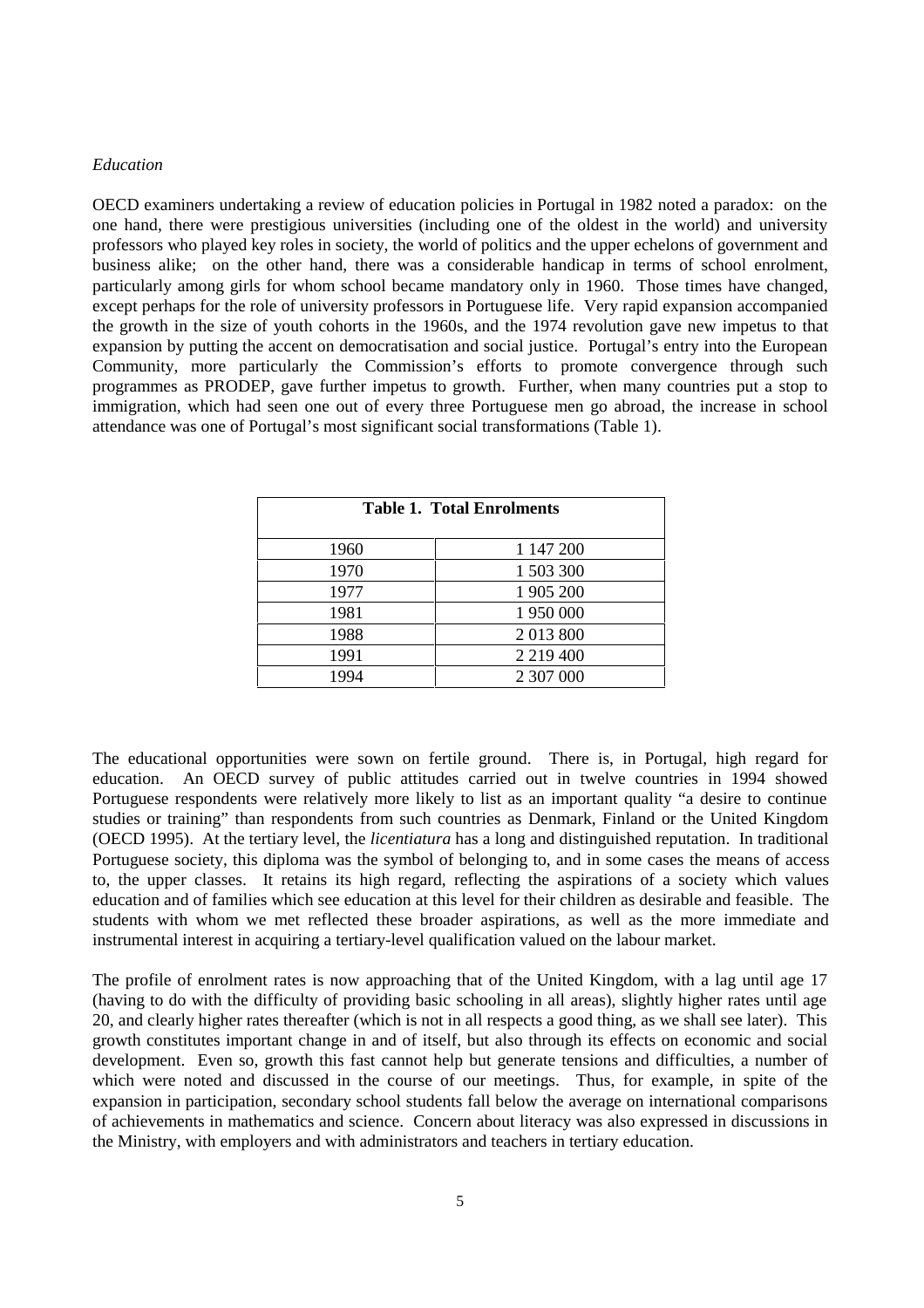Periods of rapid growth in education give rise to quantitative concerns about classroom capacity, teaching resources and funding. Perhaps less thought is given to whether institutions, structures or the system as a whole, which were designed in another era and for other purposes, are evolving to meet the new needs of society. It is in these terms that we understand the concern expressed in the Ministry's Guideline document for higher education, *Autonomy and Quality*, about serious imbalances and "disturbing signs of instability" and the intent to pursue "balanced development" as an appropriate means to address these problems. The Guideline document reflects the results of a period of reflection and development, bringing together a number of policy initiatives intended to set the course for tertiary education in the coming years.

The implementation of these policy initiatives now furthered through revision of the frame law is, for the most part, too recent to project their eventual impact. Nonetheless, we find the document a useful statement which sets out a more comprehensive vision for the development of tertiary education in Portugal. In the wake of rapid expansion, the evolution of different types of programmes, institutions and arrangements and the introduction of an array of targeted policy initiatives, it is appropriate and necessary to take a more coherent, strategic view of tertiary education as a whole: the functioning and likely evolution of participation and provision in all forms; strengths to build on and weaknesses to address; and the ways in which programmes, teaching and learning address the interests and aspirations of young people, families and society in general, and respond to the needs of the economy in particular.

We have chosen to deal here with a set of topics: the development of tertiary education; the institutional landscape; teaching and learning, including the quality imperative; links to employment; the autonomy of institutions; and costs and financing.

#### **Development of Tertiary Education**

It is useful to examine trends and patterns in secondary level enrolment as indicators of the levels and nature of demand for tertiary education. Before doing so we make the point that progress and completion rates in primary and secondary schooling remain low and are a matter of concern and policy attention.

Courses at the secondary level are three years long. They comprise a general education option ("classes oriented primarily towards further studies", or CSPOPE) and a technological education option ("classes oriented primarily towards working life", or CSPOVA), which is considered an extension of secondary school. They also include vocational training courses, generally lasting three years, which are organised by municipal authorities or set up through private initiatives. In theory they have more of a vocational and practical leaning than technological options. Other training programmes have been instituted, inter alia by the Ministry for Solidarity and Employment, on either a full-time or apprenticeship basis and leading to a variety of levels of skills and qualifications. Experience and policies at this level are analysed in greater detail by the OECD thematic review team which has examined the transition from initial education to working life.

Enrolment rates in secondary education are near to the OECD average. According to our estimates, half a generation began secondary education in 1991 (Table 2). Most young people embark on general education, with technical and vocational training courses receiving less than a fifth of the flows and attracting only 8 per cent of the generation. Drop-outs are a concern, most prominently in vocational training courses (for which our estimates suggest that two out of five entrants will leave without completing their courses). Data available for a younger cohort (those entering secondary school in 1994) indicate somewhat lower drop-out rates; this could be tied in with the difficulties unskilled youngsters were experiencing in gaining access to employment.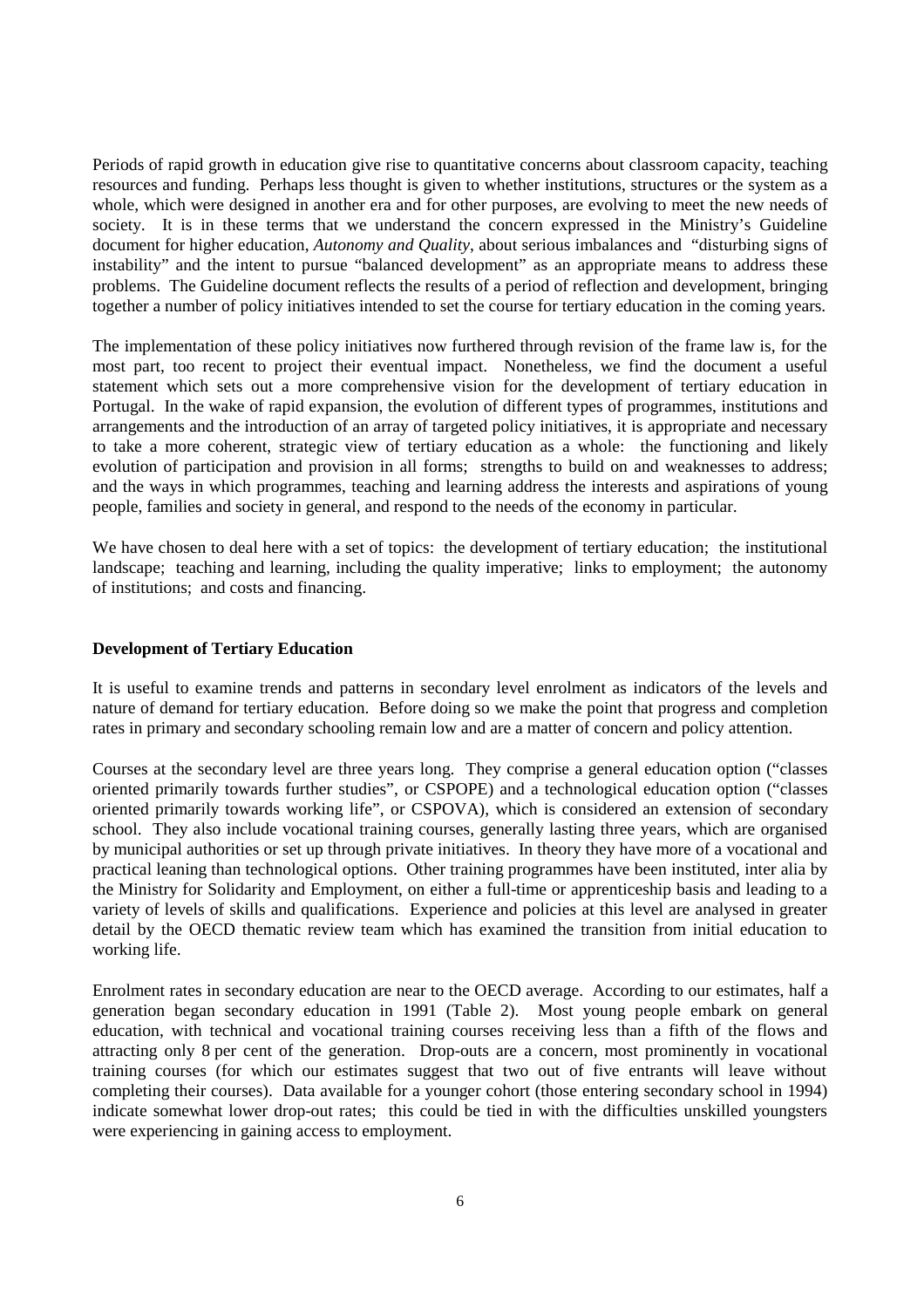The rate of transfer of those completing secondary school to tertiary education in 1995 was 73 per cent, up from about 60 per cent 10 years earlier. Nearly 30 per cent of the generation have access to tertiary education -- a figure that is near to the OECD average. On the other hand, dropout rates appear very high; we shall come back to this later.

| Table 2. Flows in Secondary and Tertiary Education as a Proportion of a Generation<br>(percentages) |                   |                      |                   |                     |              |  |
|-----------------------------------------------------------------------------------------------------|-------------------|----------------------|-------------------|---------------------|--------------|--|
| <b>Secondary</b>                                                                                    |                   |                      |                   |                     |              |  |
| Year                                                                                                | <b>General</b>    | <b>Technological</b> | <b>Vocational</b> | Apprentice-<br>ship | <b>Total</b> |  |
| 1991                                                                                                | 42.6              | 5.3                  | 2.7               | 0.4                 | 51.0         |  |
| 1994                                                                                                | 34.1              | 4.4                  | 1.6               | 0.2                 | 40.3         |  |
|                                                                                                     |                   |                      |                   |                     |              |  |
| Dropouts                                                                                            | 20%               | 17%                  | 41%               | 50%                 | 21%          |  |
|                                                                                                     |                   |                      |                   |                     |              |  |
| <b>Tertiary</b>                                                                                     |                   |                      |                   |                     |              |  |
|                                                                                                     | <b>University</b> |                      | Polytechnic       |                     | <b>Total</b> |  |
| 1995                                                                                                | 19.5              |                      | 9.8               |                     | 29.3         |  |
| 2001                                                                                                | 11.7              |                      | 5.7               |                     | 17.4         |  |
|                                                                                                     |                   |                      |                   |                     |              |  |
| <b>Dropouts</b>                                                                                     |                   | 40%                  | 42%               |                     | 41%          |  |

OECD Secretariat estimates, based on available data supplied by the Ministry. The data refer to the cohort of 16 year-olds in 1991. Drop-outs from tertiary education are estimated on the basis of drop-out rates over the past six years.

Expansion of participation in tertiary-level studies in Portugal is, among OECD countries, the most rapid and dramatic. In the decade to 1995 overall enrolment has increased by a factor of three (Table 3). No other OECD country for which comparable data are available experienced such rapid growth (Annex table A.2). Although the public sector progressively expanded to meet society's increased demand, the private sector has, over the past ten years, absorbed somewhat more than a third of the growth.

| <b>Table 3. Tertiary Education Enrolments, 1960-95</b> |        |         |            |       |  |
|--------------------------------------------------------|--------|---------|------------|-------|--|
| (thousands)                                            |        |         |            |       |  |
| Year                                                   | Public | Private | Catholic U | Total |  |
| 1960                                                   | 24     |         |            |       |  |
| 1970                                                   | 50     |         |            |       |  |
| 1980                                                   | 75     |         |            | 83    |  |
| 1985                                                   | 76     | 16      |            | 92    |  |
| 1990                                                   | 121    | 36      |            | 157   |  |
| 1995                                                   | 1 Q Q  | 105     |            | 314   |  |

Source: information supplied by Portuguese authorities.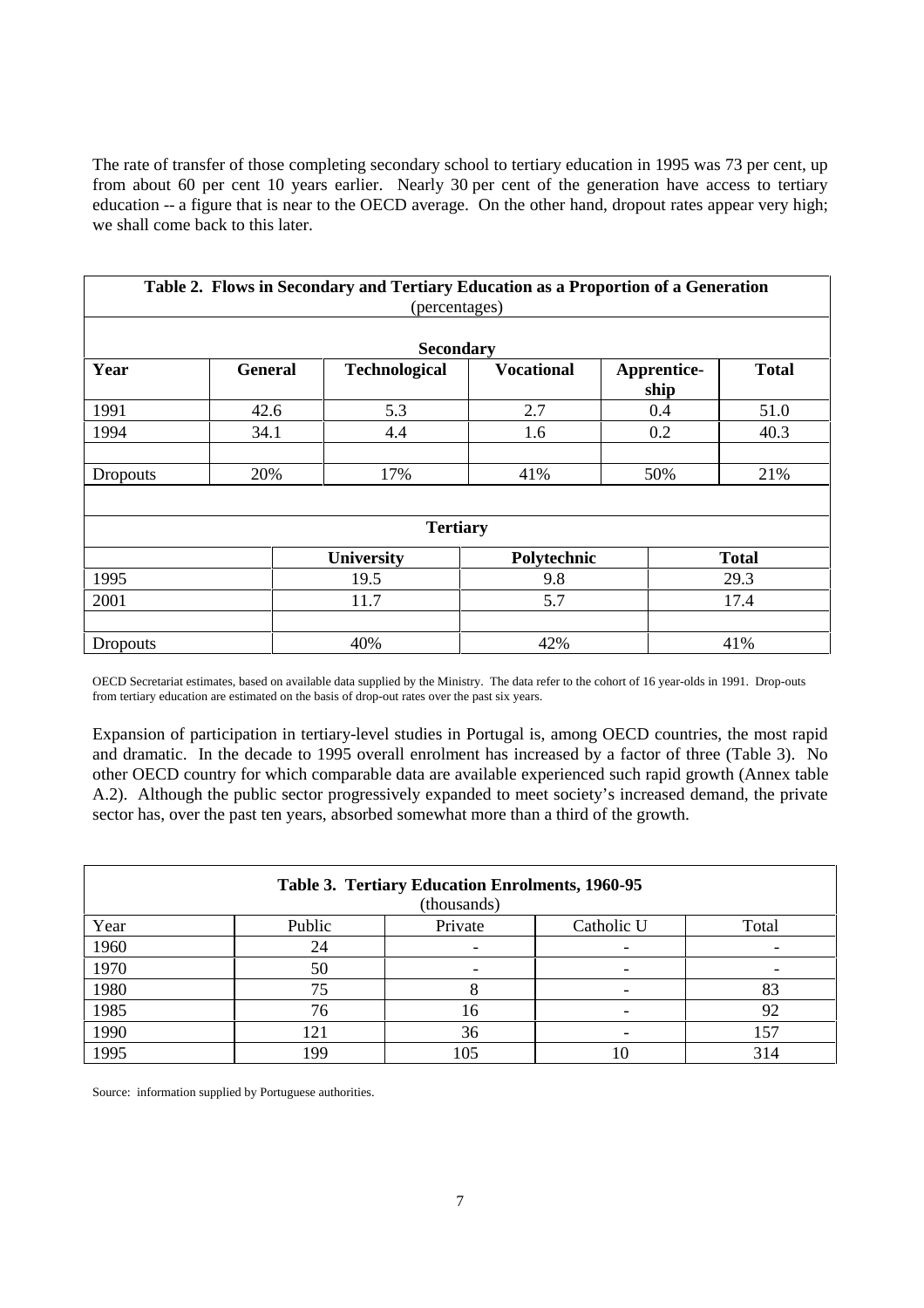The growth seems to be accounted for by a number of factors, among which increases in the size of the younger age cohort, increased rates of retention through secondary education and an opening up of tertiary education to accommodate larger numbers of young and mature age adults.

At present, the distribution of students by field of studies is sharply defined by type and control of institution (Table 4). Study programmes in the sciences, health, engineering and technology account for almost half or more of enrolment in public universities and polytechnics. The majority of programmes offered by private institutions, university and polytechnic, concern economics and business fields, law and the social sciences. It is in these fields that enrolment has grown most rapidly into the mid-1990s.

| Table 4. Distribution of Enrolment by Field of Study |                                    |                              |                |  |  |
|------------------------------------------------------|------------------------------------|------------------------------|----------------|--|--|
|                                                      | <b>Public</b><br><b>University</b> | <b>Public</b><br>Polytechnic | <b>Private</b> |  |  |
| Sciences, Health                                     | 22.7                               | <b>20.0</b>                  | 10.1           |  |  |
| Engineering, Technology                              | 23.8                               | 43.0                         | 5.0            |  |  |
| Agriculture                                          | 4.9                                | 6.0                          |                |  |  |
| Arts                                                 | 4.0                                | -                            | 5.6            |  |  |
| Law                                                  | 5.4                                | -                            | 14.7           |  |  |
| Economics & Management                               | 21.9                               | 17.0                         | 34.4           |  |  |
| Humanities                                           | 13.6                               | $\overline{\phantom{0}}$     | 4.8            |  |  |
| Social Sciences, Education                           | 10.9                               | 18.0                         | 21.9           |  |  |
| Others                                               | 2.5                                | 6.0                          | 2.4            |  |  |

Source: Conselho Nacional para a Acçâo Social no Ensino Superior, Instituto de Investigações Sociológicas, *Inquérito Sócio-Económico aos Estudantes do Ensino Superior*, Lisboa, 1998.

It is expected that that demand will now stabilise, due mainly to demographic factors and the accommodation of pent-up demand. Our view is that there is scope for further growth. School reforms linked to increased retention through secondary education, rising incomes and aspirations of families, changing patterns of employment for youth and adults linked to changes in the structure of the economy all come into play. Moreover, it seems to us that some regions and population groups remain underrepresented and thus constitute specific targets for policy attention:

- According to information collected in a 1997 survey undertaken for the Ministry, more than 60 per cent of all tertiary education students are women (Conselho Nacional para a Acçâo Social no Ensino Superior, Instituto de Investigações Sociológicas, *Inquérito Sócio-Económico aos Estudantes do Ensino Superior*, Lisboa, 1998). However, women are unevenly distributed across programmes, accounting for about 80 per cent of those enrolled in the social sciences and 40 per cent of those in engineering. This pattern is common to a number of OECD countries, and marks out an area where new efforts might be undertaken to identify and extend more widely approaches to bring women into fields where they have been under-represented and to improve the likelihood of their success in those fields.
- The expansion of tertiary education through regional universities and, most particularly, the polytechnics already has increased access from under-represented groups. The 1997 survey of students showed that 53 per cent of those enrolled in public polytechnic institutes had fathers whose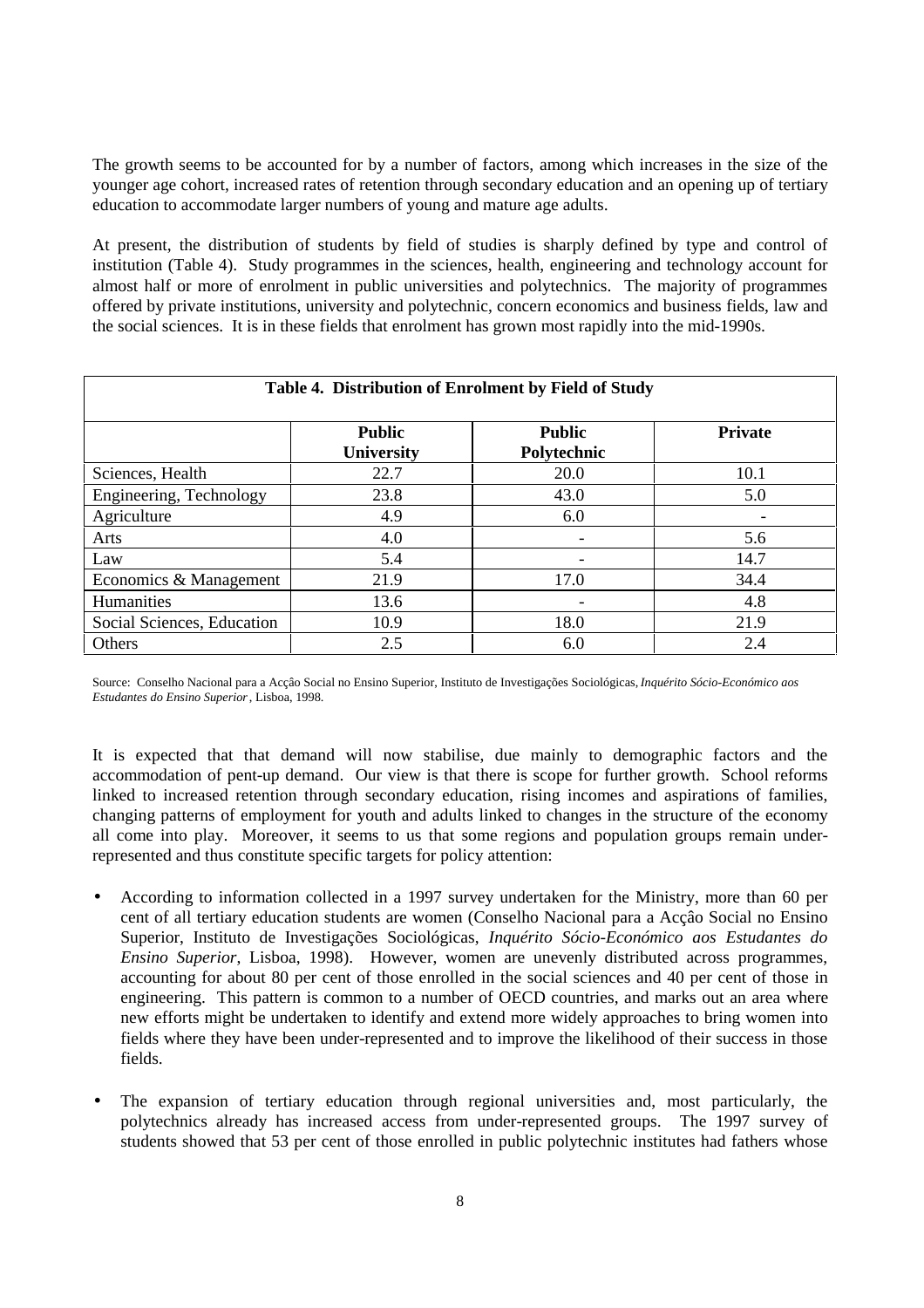education went no further than primary school. These institutions also have fostered greater access in regions with traditionally low rates of access. Private tertiary education establishments have served to meet demand in the major urban centres, accounting for almost two-fifths of enrolments from the *Vale do Tejo* and *Centro* regions and 36 per cent of students from the *Norte Literal* region. In all cases, these shares match or exceed the overall proportions enrolling in tertiary education from these regions. Data from the same 1997 survey indicate that students from families of more limited means are slightly under-represented in private institutions (and slightly over-represented in public polytechnics). These patterns reveal where, and how, under-represented groups are being brought into tertiary education. Nonetheless, participation from lower social and economic status groups and from some regions continues to lag that for the country as a whole. As we discuss below, the Ministry is addressing this through new initiatives, including an opening up of entrance examination and admission policies, increased access to and levels of social support for students enrolling in private tertiary education institutions and a broader public information campaign in local newspapers. These efforts are commendable; they can and should be built upon to boost participation from those groups and regions which continue to be under-represented in tertiary education overall as well as in different types of programmes and institutions.

• First-time enrolments by students of mature age, while growing, appear to lag that experienced in other OECD countries. Interestingly, available data indicate that it is the public polytechnics and, above all, private institutions which welcome adult students: according to the 1997 survey of students, more than one-fifth of enrolments in these institutions are twenty-five years of age or above. These institutions are providing a second chance opportunity for those who passed up, failed to gain entry to or failed to succeed in tertiary studies at a younger age. We encountered what seem to be particularly useful initiatives to cater to the needs and interests of mature age adults at some institutions (among which, the polytechnic institute in Oporto and the private Autonomous University of Lisbon) and we were made aware of promising developments such as the Open Learning initiative and specific efforts by individual universities to introduce more flexibility in the organisation of study programmes. The experiences in these and similar initiatives should be drawn upon to extend the access of adults to a wide range of tertiary education programmes.

While policies are in place or proposed to address the problems of access from under-represented groups, there is a need to go beyond admission, programme siting and financing measures to undertake new initiatives aimed at improving the responsiveness of programmes, teaching and learning within institutions for the students newly enrolled. This applies equally to those students now gaining access to tertiary education but, owing to both weaknesses in their preparation through secondary schooling and the lack of flexibility in teaching and learning at the tertiary level, fail at rates of 40 per cent or more. We shall come back to this point below.

#### **Diversification: The Institutional Landscape**

At the time of the 1982 education policy review, tertiary education had been cited as an illustration of the "duality" of Portugal: on the one hand, the universities, and particularly the oldest ones, embodied the most advanced segment of the country, which allowed Portugal to maintain its standing in the international community; on the other hand, there was the need for instruction adapted to the demands of society and the economy. This image has not lost its relevance, although the nature of this "duality" is now more complex.

Fifteen years ago, higher education was seen in terms of three sectors: traditional universities, new universities, and polytechnic institutes. While traditional universities, highly segmented into faculties by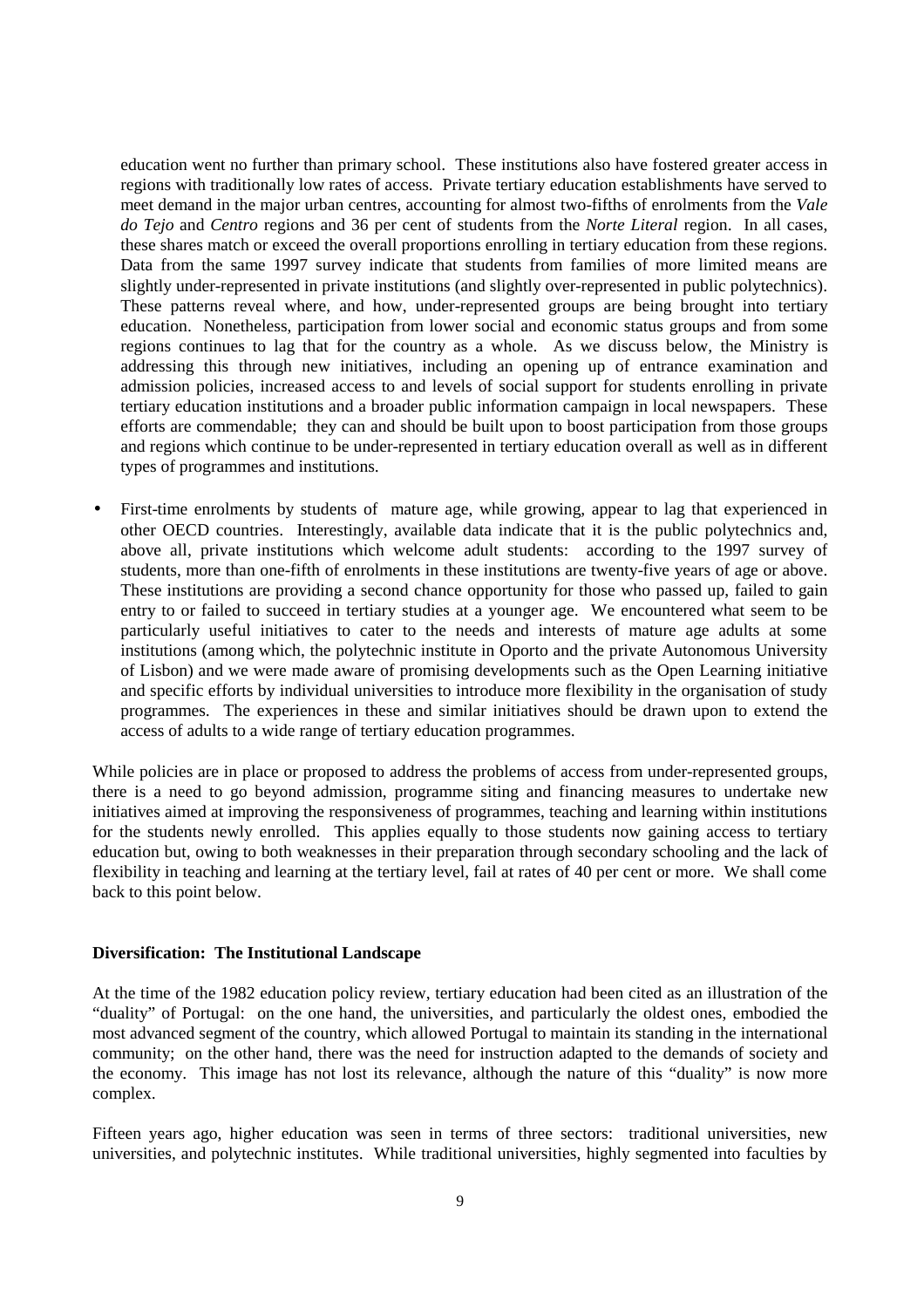discipline, were reputedly oriented more towards research and preparing students for the professions, new universities had to focus more on the needs of the economy and regional development, adopting different structures and methods. Polytechnic institutes, where the course of study lasted three years, and like many other establishments of its kind in Europe and around the world, were expected to be more practical and vocational and to maintain very close ties with local business communities.

In our visit, we encountered a different presentation: three "sub-systems" of public universities, public polytechnic institutes and private institutions, both university and polytechnic. In addition, as an outgrowth of technological secondary education, there are post-secondary "specialisation courses", of a type which can be found in a number of other European countries.

Traditional public universities appear to have retained their traditional orientations. We were struck, for example, by the fact that students reside within their faculties and have limited contact with students from other disciplines or specialities. New public regional universities appear to have situated themselves somewhat closer to the needs of the areas in which they are located. In many respects, and in a quest for equal standing, there has been some emulation of the older universities. But, hierarchies as well as a certain differentiation exist within the group of public universities.

Polytechnics now account for about 38 per cent of enrolments (excluding post-bachelor's degree courses); in terms of matriculations, the proportion is about a third (Table 5). This, in a very short period of time, is a remarkable result, to the credit of the authorities which advanced the project and benefiting from the support provided from the World Bank and later the PRODEP programme. The polytechnic institutes have met, at least in good measure, the initial stated objectives, i.e. to regionalise tertiary education and to respond to the demands of society.

The new private sector comprises a very wide range of institutions and offerings. It now accounts for about a third of enrolments and somewhat more than a third of matriculations (Table 5). By allowing the establishment of such institutions, the Ministry enabled overall provision to respond dramatically and rapidly to a growing demand when new places could not be provided in public institutions. The sector introduced new competition, pressing both public and private institutions to prove 'success', to teach students well and above all to demonstrate a sufficient professional orientation in relation to the skills and abilities needed for employment on completion of studies. The diversity and competition introduced by the private sector are distinctive features of Portuguese tertiary education, warranting attention and study by other OECD countries with or without private institutions.

| Table 5. Enrolments and Matriculations in Tertiary Education Institutions<br>(thousands) |     |    |  |  |  |  |
|------------------------------------------------------------------------------------------|-----|----|--|--|--|--|
| <b>Matriculations (96/97)</b><br>Enrolments (95/96)                                      |     |    |  |  |  |  |
| <b>Public</b>                                                                            |     |    |  |  |  |  |
| Universities                                                                             | 139 | 26 |  |  |  |  |
| Polytechnic institutes                                                                   | 60  | 15 |  |  |  |  |
| <b>Private</b>                                                                           |     |    |  |  |  |  |
| Universities                                                                             | 44  | 16 |  |  |  |  |
| Other                                                                                    | 61  |    |  |  |  |  |
| Catholic university                                                                      | 10  |    |  |  |  |  |
|                                                                                          |     |    |  |  |  |  |
| Total                                                                                    | 314 | 66 |  |  |  |  |

Source: information provided by the Portuguese authorities.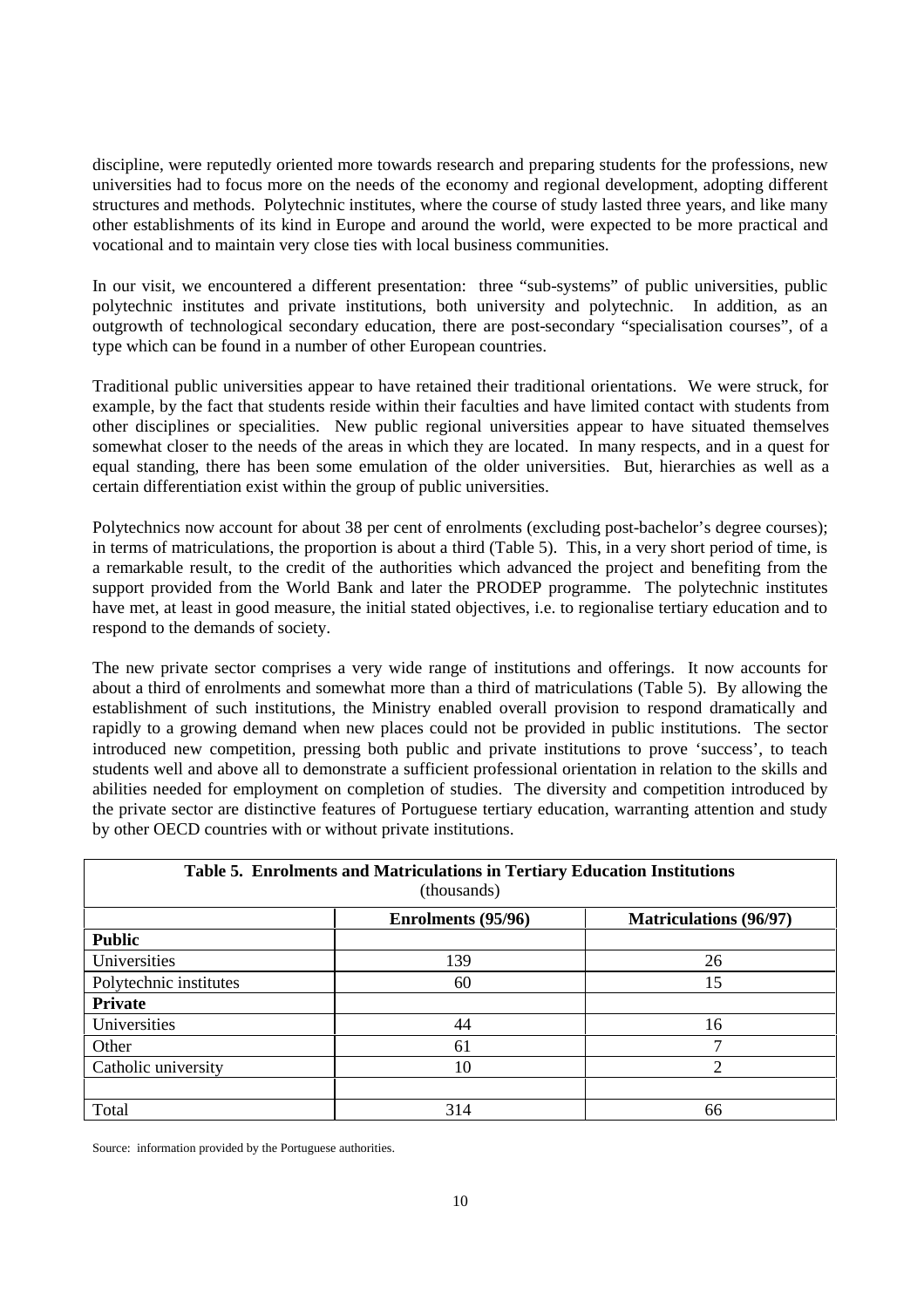Given their relatively recent introduction in the tertiary education system in Portugal, it is useful to examine the experience with the polytechnic institutes and private tertiary institutions in greater detail in order to identify strengths and growth points.

#### *Polytechnic Institutes*

On our observation and with some important exceptions, polytechnics have yet to find their place with distinctive profiles in the tertiary education system. Certainly in some regions and for some polytechnics, the quality, relevance and credibility of programmes are well-established. Although the wide geographic distribution of the polytechnics has provided tertiary education opportunities in under-served regions and the institutions themselves have managed to enrol students from under-served groups, this seems to be an insufficient base on which to build distinctive, high quality profiles responsive to wider economic and social needs.

The government is keen that polytechnics should have equal standing with universities, but within a formal binary structure. This does not preclude a certain drift in the functions of the two types of institutions, and expansion and a changing environment have caused distinctions to fade somewhat: universities now concern themselves more with the needs of businesses, while the polytechnic institutes seek to emulate the universities in some respects. Moreover, some public universities have close and wellestablished links to polytechnics and polytechnic study programmes.

The Chairman of the Board of Polytechnic Institute Presidents pointed out to us that the institutes are constrained in part by Ministry policies which prevent them from fully developing their own, unique education profiles. For example, the expectation is that research is a matter for universities, even though it is desirable for students regardless of their programme or institution to be exposed to inquiry-based teaching and learning which is informed by state-of-the-art knowledge. Further, the Ministry reviews proposals from the polytechnics for new courses. Public universities are not subject to the same oversight. Moreover, the expectation is that qualifications of polytechnic staff will continue to be upgraded, but the upgrading is seen primarily in terms of degrees awarded exclusively by universities. Clearly there are very sound administrative reasons for such expectations and rules, but they appear partly to work at crosspurposes to the distinctive aims envisaged for polytechnics.

At the same time, the position of polytechnics is further blurred by the range of programmes and qualifications now offered in universities as well as in polytechnics. At the time of the 1982 OECD review, consideration was being given to allowing universities to confer bachelors degrees. If we understand correctly this proposal was linked to the idea of setting up polytechnic training courses in universities, particularly in regions where polytechnic institutes did not yet exist. The OECD examiners expressed doubt about the universities' ability to organise such courses, but accepted the rationale behind the proposal. Italy and Hungary have pursued just such a strategy, in part for financial reasons.

For their part, polytechnics have tended to supplement their practical, vocational training in three-year courses with a further one or two years of specialised advanced studies (*curso de estudos superiores especializados*). Such programmes have attracted about 10 per cent of matriculants in public institutes, but nearly a third of those in private polytechnic institutes. It appears that advanced studies responded to a demand and a need; they have had the advantage of making possible, in the context of a national network, a number of technological advances, improvements in terms of education and research and closer ties with the business community. We were told that this extension had significantly altered the quality of applicants since students did not wish to embark upon studies that did not lead to a *licenciatura* or the equivalent.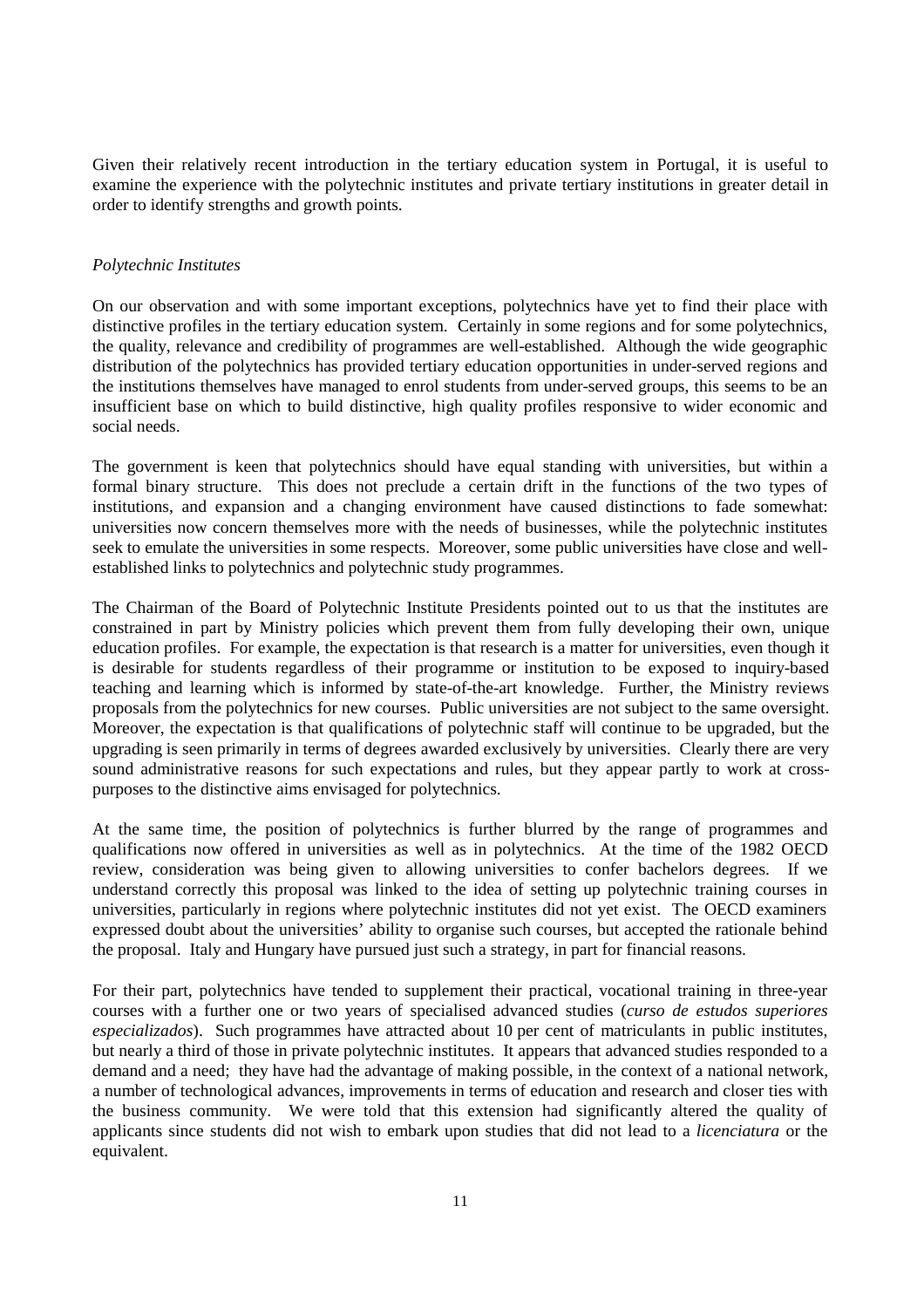The September 1997 version of the Frame Law takes this further, by allowing both universities and polytechnics to award *bacharelato* and *licenciatura*. Thus, there is the intention to award academic degrees at a lower level than the *licenciatura* in the same academic disciplines (in the engineering and technology field, for example), where there is seen to be some value in having shorter, more practicallyoriented programmes. At the same time, polytechnic institutes are now authorised to confer the *licenciatura* within the framework of a two cycle programme. Under the new law, advanced courses offered by polytechnics are no longer recognised and will gradually disappear. The new second cycle should further strengthen study programmes at this level and enhance the attractiveness of polytechnics.

However, given that one student in four who undertakes secondary studies now obtains a *licenciatura*, there would appear to be a need to look at strengthening the range of other programmes or qualifications on offer (e.g. a technological or vocational bachelors degree) as well as expanding the numbers attaining the *licenciatura*. In this regard, the position of technical and vocational training in the overall education system appears to be relatively weak. As implied by the estimates provided in Table 2, of those who embark upon post-compulsory schooling, one in three obtains a tertiary education qualification while 6 per cent obtain an intermediate-level vocational certification. In terms of the entire generation, the proportions are respectively 17 and 3 per cent. The interest in boosting the numbers, if not percentages, of those who acquire intermediate-level technological or vocational qualifications explains in part the Ministry's new Programme for Youth Entry into Employment; the initiative aims to ensure that everyone has access to at least one year of vocational training beyond compulsory schooling.

Significant numbers of those with technological or vocational qualifications at the secondary level aspire to further tertiary-level studies. Access policies permit graduates of any secondary stream, whether general education, technological education, vocational training and (level III) apprenticeships, to enter tertiary education. We were unable to ascertain the transfer rates from the different streams, but it seems that few from technological or vocational streams enter tertiary education. In our view the appropriate response is neither to limit options for those following these streams nor to orient them solely as a means of narrow preparation for the world of work. The relevance of secondary vocational and technical programmes may need to be boosted but, equally, students in these programmes need better preparation for tertiary-level studies (whether immediately on graduation, or at a later stage) and programmes, teaching and learning offered at the tertiary level need to be diversified. Steps in these directions would improve the appeal, quality and relevance of technological and vocational training, as has been the target of reforms in Norway among other countries.

At the tertiary level, the challenge is to encourage further development of programmes and of teaching and learning which respond to the needs of the regional economy as well as present attractive learning opportunities leading to qualifications which have a valued position in the wider economy and society. We have the impression that the new regional universities provide programmes which address this need in part. It may be that programmes offered by polytechnic institutes in regions not otherwise served by universities also fulfil this need, although as indicated, the pressures for 'drift' are strong. The Ministry, in our view, has a good understanding of the uncertain position of the polytechnic institutes, and we took note of measures which have been taken or are being implemented to strengthen that position, among which improved articulation and credit transfer and a structure for degrees which is now aligned with those offered by universities.

If they are to succeed in boosting the attractiveness of polytechnic options, these measures must be complemented by a general upgrading of programmes, their quality and their relevance. As we have noted this approach necessarily encourages a certain blurring of the binary divide. On this point our concern is not the maintenance of the divide itself which, by some accounts, seems already bridged in ways arguably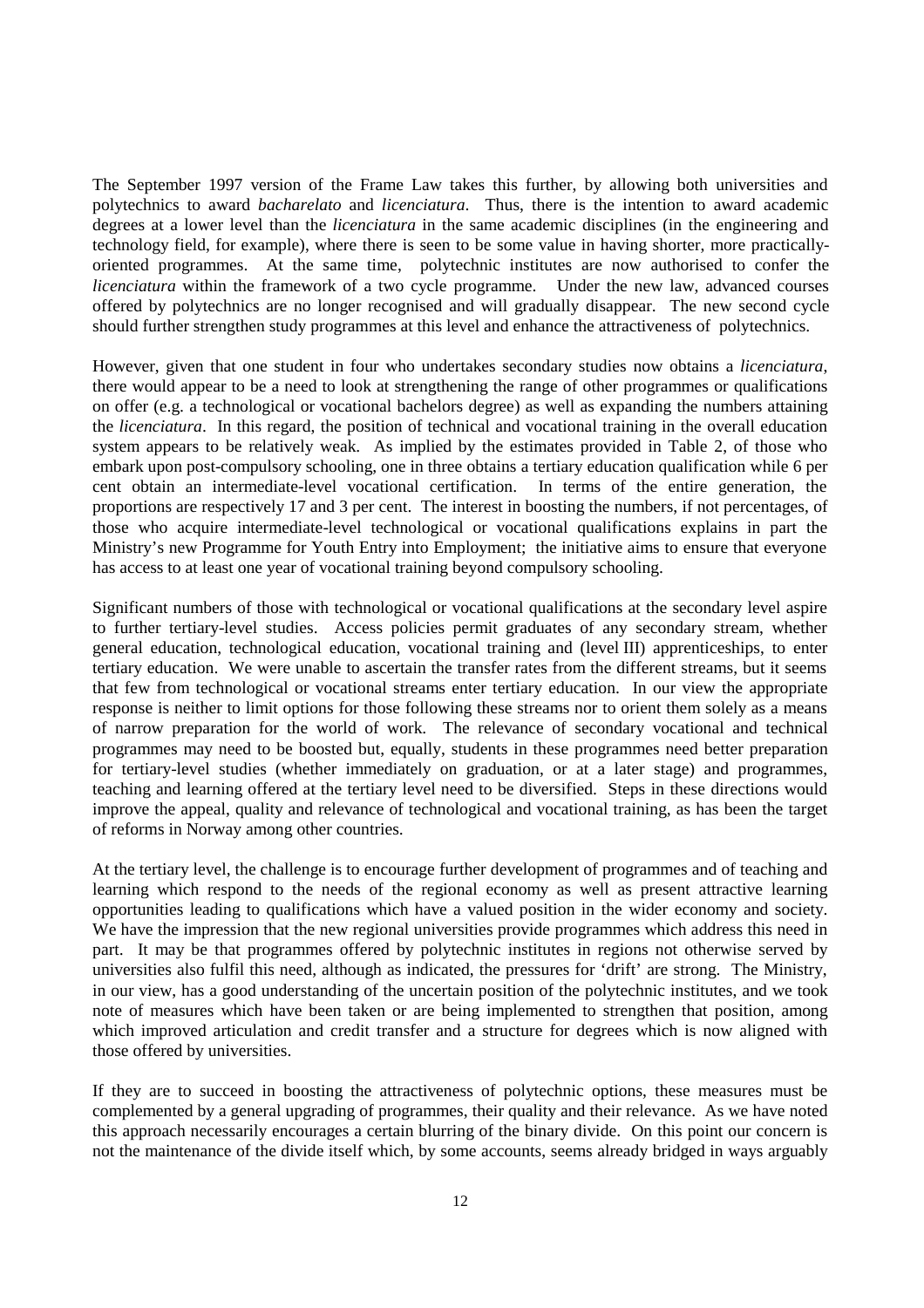beneficial for students, prospective employers and the economy and society at large. Rather we see the risk as a more general one of a tendency to greater uniformity when what is needed is greater and wellrecognised diversity. Other OECD countries participating in the thematic review have followed a variety of approaches to improve the quality, relevance and attractiveness of programmes and also to maintain diversity. In Australia, some universities have established or absorbed polytechnic-type courses or institutions within their overall administrative, governance and academic structures. In Belgium (Flemish Community), Sweden and New Zealand, practical and pragmatic forms of co-operation have been developed between individual universities and polytechnics or similar institutions.

Within the existing institutional landscape in Portugal and within the framework of the two-cycle programmes in polytechnic institutes, government policies could aim to promote the reinforcement of those first-cycle programmes which are professional and practice-oriented, incorporate stages, last three years and are strongly linked to regional economic needs. We were reminded in some of our meetings that the former engineering, business and agriculture schools catered to such needs. In theory, these institutions were incorporated into the system of polytechnic institutes, although some of those we met said that technolgical secondary schools have developed these types of programmes. Whatever the interests and possibilities, polytechnic institutes or secondary schools which embody the quality, practicality and vocational slant of teaching and close ties with businesses charateristic of these former schools are well appreciated.

This orientation could be further encouraged by providing for greater flexibility in the recruitment profiles and deployment of staff, specifically to bring into the institutes teachers with practical experience in industry or management or relevant research work. In the light of our discussions with students in universities as well as polytechnic institutes, programmes which incorporate work experience (stages, internships) are seen as very attractive. Perhaps more could be done to incorporate the stage as an integral and coherent element in all such polytechnic programmes. Finally, we believe that the approach to permit polytechnics to award both the *bacharelato* and *liceniatura* can help to raise the attractiveness of polytechnic offerings at this level.

#### *Private institutions*

The establishment and growth of private tertiary education represents a unique and important feature of the development of tertiary education in Portugal. We had the opportunity to visit two private universities, both of which displayed dynamism and a clear sense of direction and purpose within the likely evolution of tertiary education, the economy and the labour market. These were good examples of how private tertiary education can introduce new approaches and demonstrate rapid responsiveness.

The sector is large, comprising some 140 institutions and accounting for about one-third of the student population. We have the impression of a very wide range of provision, from more or less traditional universities to smaller, or at least highly specialised institutions with limited infrastructure. Ownership arrangements are varied, from private corporate interests to foundations controlled by private interests to individuals as founders and owners; we understand that one private establishment provides instruction in a specialised field under 'contract' with a public university. Similarly, staff profiles and terms of employment appear to be equally varied. Some institutions employ a large proportion of full-time teaching staff; others rely to a significant degree on part-time teachers who hold posts at public universities. These arrangements explain, in part, how it was possible for the sector to expand as rapidly as it did, and also the concerns and judgements about quality which have arisen. References in some of our meetings to 'turbo' professors, i.e. those who travel from one site to another to deliver lectures while retaining their posts in public universities, were not intended as a favourable reflection on programmes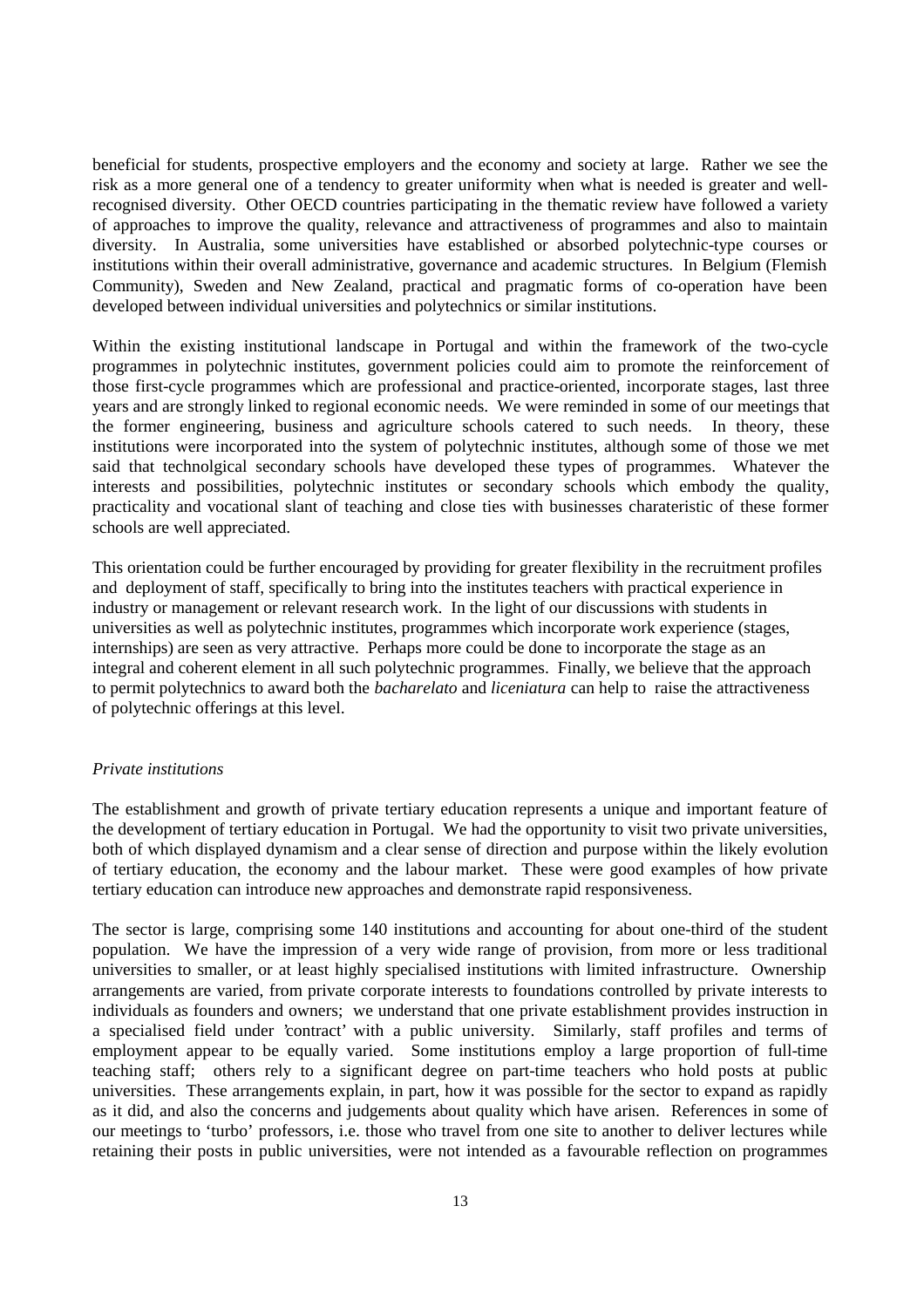and teaching in the private sector. However, the development of private tertiary education is not so simply characterised, nor is the use of (some) part-time staff necessarily a negative feature of the system. Indeed, it is important to consider the quality issue in broad terms and to evaluate programmes offered in the private sector in relation to their aims. It may well be that some or many do a good job with regard to access, job placement and efficiency. We have not seen the evidence one way or the other.

In particular, it is recognised that private institutions have to a great extent accommodated demand that public sector institutions were unable to meet. This covers a wide range of aspiring students: those from well-off families who could not secure a place in a public university in the programme of their choice as well as mature age adults seeking highly marketable skills in the shortest possible time and in programmes that cater strongly to evening and part-time studies. As mentioned above, the pressure of demand appears to be receding, as the relative size of youth cohorts decline, pent-up demand is gradually accommodated and both public and private tertiary education institutions expand and diversify. The Ministry now envisages a period of some consolidation within the private sector, and has introduced measures to guide this process while addressing particular concerns.

The concern most widely expressed, even in discussions with those connected in some way with the private sector, is the likelihood of uneven quality from one programme or institution to the next. The Ministry seeks to ensure quality comparable to that found in public institutions through the progressive implementation of the evaluation system to cover private institutions and programmes and certain minimum requirements in terms of financial strength, infrastructure and staffing. With respect to the latter, the Ministry is requiring all private institutions to employ a minimum proportion of full-time teachers. Although our understanding of the sector and of the impact of the procedures is limited, we were told in several meetings that the number of private institutions is likely to fall as some merge with others, or close.

A second concern is that the private institutions appear to have developed highly specialised programmes primarily in the fields of law, business administration and the social sciences. These fields require less initial investment, and such qualifications have been much in demand owing to the expansion of the trade, business and financial sectors. There are three issues which arise. First, where study places are limited in programmes in public universities, students may pursue the options available in the private universities, i.e. in law, administration and other 'book sciences'. We have noted the concentration of enrolments in these fields in private tertiary education institutions (Table 4). That students do opt for such choices derives partly from the present currency of qualifications in these fields on the labour market, the value Portuguese society places on the *licenciatura* and, related to this, uncertainty about the possibilities for the graduate of a three-year programme offered through a polytechnic institute to gain access for further studies at advanced levels in universities. We do not have information on such mobility, but measures to facilitate transfers between the polytechnics and universities figure in the Ministry's current programme. A key issue is whether enrolment in the private 'sub-system' which are concentrated in 'book sciences' may place at risk the more balanced developed of knowledge and skills across a much wider range of fields - to include the 'hard' sciences and engineering -- in the labour force and population as a whole. Second, a quality issue arises with respect to the capacity of the most highly specialised, mono-disciplinary institutions to provide the kinds of cross-curricular breadth now seen as an important feature of studies at the tertiary level. Third, there is somewhat greater risk to the viability of such highly specialised programmes or institutions, as enrolments shift rapidly in response to changing demands in the labour market. A broadening of programmes, an increase in scale and a strengthening of co-operative arrangements among private institutions and with public institutions can permit the more specialised programmes and institutions in the private sub-system to meet quality standards, secure needed revenues and respond to the demands of students. Other countries with large private sector enrolment have similar (Japan) or less pronounced (United States) patterns, and policy development in New Zealand with respect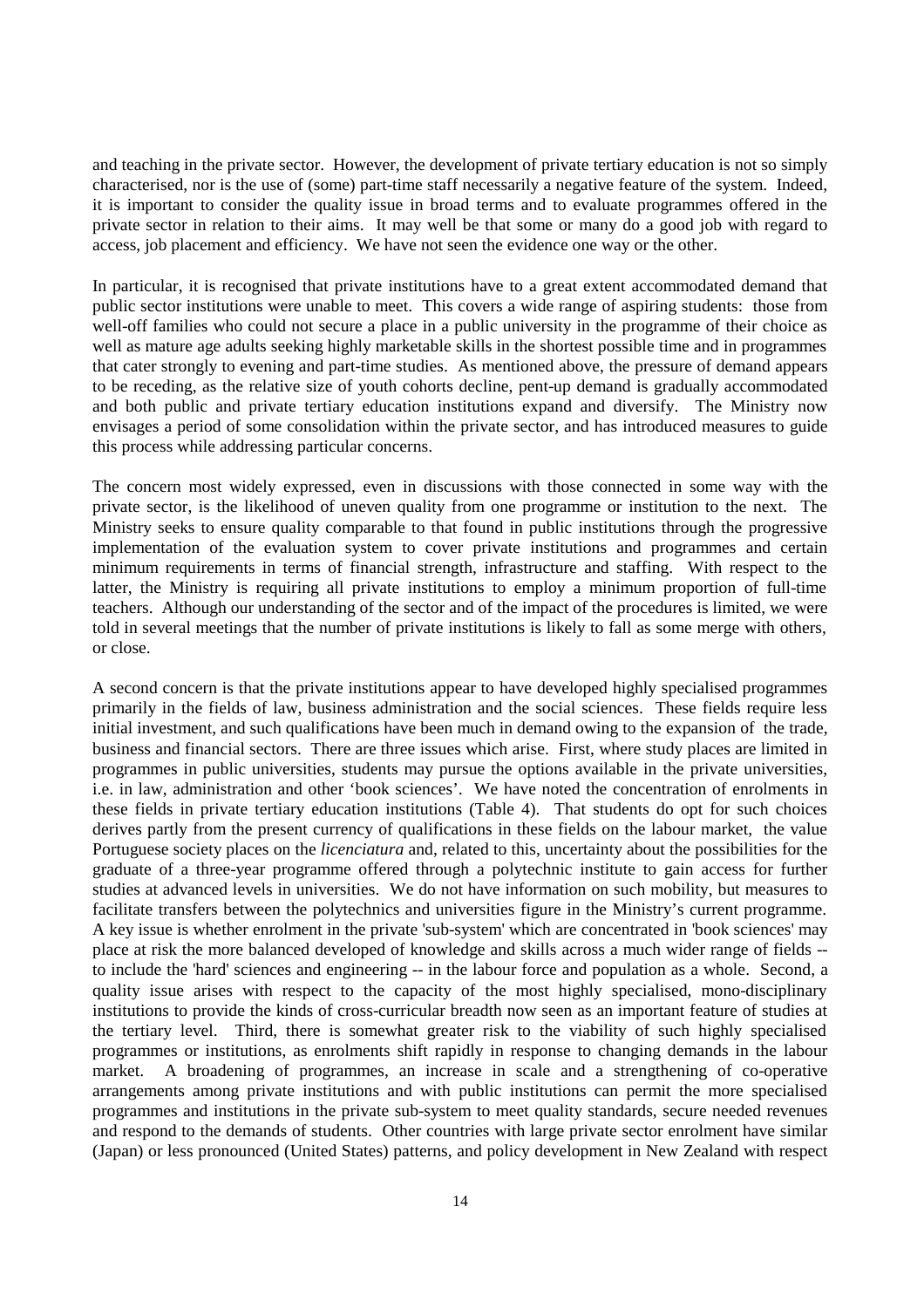to private training establishments offering tertiary-level studies is relevant. It would be useful to draw on experiences in these countries when considering possible options for future policy directed at institutions and programmes in this sub-system.

The private institutions play, in our view, a key role. At present, they help to accommodate demand in excess of the places available in public institutions. As the growth is accommodated and the focus shifts to quality and relevance, a healthy competition brought about by student choices will help to shake out providers of lesser quality, stimulate innovation more generally and enable the government to ensure through its evaluation system attention to needs of students and of the society at large. The Ministry can play a more pro-active role, drawing attention to good examples, allowing such information to influence student choices and so affect thinking within the institutions and more directly stimulating institutions themselves to adapt and implement promising innovations as appropriate.

The Ministry intends to establish greater parity and equal standing for private tertiary education. Public funding in some form would seem to be warranted, partly to sustain the sector's capacity to accommodate demand, to introduce into the system new, diversified and highly effective and responsive programmes and, in relation to this, to boost quality. As we note below, public funding -- whether provided to students (as proposed by the Ministry, and generally advanced by the private sector institutions) or to institutions - comes with an obligation for programmes supported through such funds to be held accountable. This would reinforce the rationale to bring programmes in this sector under the evaluation system established for tertiary education as a whole. But, on this last, we raise a cautionary note: the quality and evaluation criteria need to be formulated in such a way as to take into account the needs and purposes that programmes in private tertiary education intend to address and the particular characteristics of the students enrolled. The application of a single standard developed with traditional university programmes in view may not only fail to recognise these specific features, but also unintentionally undermine the innovation and dynamism which private tertiary education institutions can introduce. A balance must be struck.

#### **Programmes, Teaching and Learning: The New Quality Imperative**

We noted earlier the present-day relevance of the image presented in the 1982 education policy review of a "duality" between, on the one hand, traditional universities with traditional academic studies strongly linked to research and on the other hand, other types of tertiary-level institution providing instruction adapted to the demands of society and the economy. The relevance of this image is that, under conditions of mass participation and broad changes in the economy and society, attention must be given in *all types* of institution and programmes to the provision of tuition which responds to those changes and also to the diverse backgrounds and needs of the students themselves. This applies equally to first degree programmes in the universities, to diploma courses in the polytechnic institutes and to all forms of tertiarylevel studies offered by private sector institutions.

Teaching and learning, as near as we could ascertain, follows traditional methods based on formal lectures and with additional academic support for students being limited. We have the impression, based on meetings and a review of some materials, that students tend to be overloaded with facts with much less attention given to analysis and meaning. This seems to apply, with some notable exceptions, throughout tertiary education.

The young people with whom we spoke expressed concerns about future employment and career prospects. For their part employers had the view that courses were too often out of date, too specialised or irrelevant. Students raised similar concerns. That the Ministry takes seriously this matter is reflected in the steps identified in the Guideline document to bring qualifications in line with the needs of the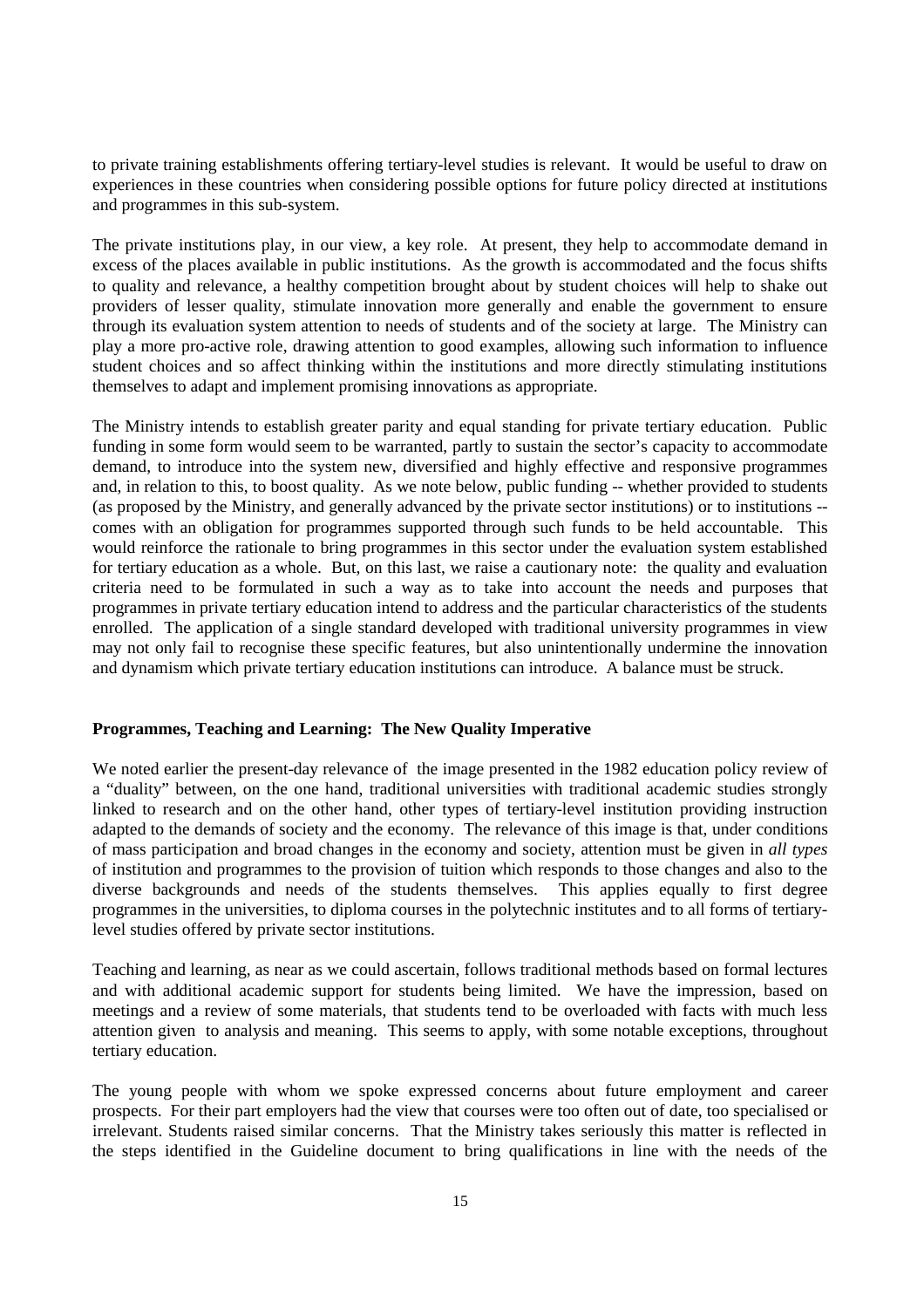economy and society. The Ministry fears a further proliferation of highly specialised, if only slightly differentiated, study programmes, along the lines of what appears to have been the experience thus far in the development of the private universities and polytechnics. But, it is important to understand some of the causes for this. Such specialisation seems to arise, on the one hand, from the detailed criteria for course approval followed in the Ministry and, on the other, insufficiently developed external quality assurance procedures. The challenge as we see it is to find ways to balance traditional programme approaches and orientations with an opening of the system and, in so doing, to maintain diversity in provision.

At a time of rapid change and restructuring as is evident in Portugal, perhaps even greater weight can be accorded to tertiary-level studies which broadly prepare students for a future requiring adaptation, learning to learn and career shifts. In a number of OECD countries participating in this thematic review, consideration is being given to the need to find a new balance between specialised skills and knowledge on the one hand and, on the other, an acquired ability to upgrade and relearn at a high level, to communicate, to work in teams with those who bring a range of expertise and experience to job tasks and to be creative. The accent now is on multi-disciplinary knowledge and learning.

This is not so much an argument in favour of common 'mind-broadening' degrees and diplomas as it is of a need to ensure a 'student-centred' balance between education for the workplace and education for life. In concept, the two orientations should be seen as highly complementary. A practical orientation does not reduce the requirement for broader theoretical underpinnings for tertiary-level studies, but it does introduce different ways to foster the acquisition of both theoretical and practical knowledge (e.g. via stages in industry and in the trades). Such an approach has the further advantage of providing opportunities for contact with prospective employers during the course of studies, thereby improving the chances for employment. Although the links should be developed in university courses as well, polytechnics seem particularly well-situated to do this.

Such an approach would go part way toward improving the knowledge that entering students have about the education they will receive and its relation to various professions or vocations. The public university or polytechnic students with whom we met expressed the view that few of their peers knew what to expect on entering tertiary studies, let alone the wide range of evolving employment prospects (including selfemployment). Even more could be done to address this problem, among which we suggest a strengthening of the bridge between secondary education and tertiary education and increased contact by teachers at both levels with the world of work.

#### *A student-centred approach*

The challenge to put students at the heart of tertiary-level programmes, and of teaching and learning is recognised, but has not been fully addressed. The clearest indication of the nature of the problem is the rate of non-completion. We were not aware of data or analyses of non-completion. Much could be gained from a careful analysis of the patterns and causes of drop-out, non-completion and extended periods of study, and of measures and programme features which seem to be associated with improvements in these areas. The issue is recognised as important, if not yet well understood, in all of the countries participating in the thematic review.

Crude calculations based on comparisons of the education and work status of an age cohort at different points in time suggest that the drop-out rate could be as high as 40 per cent or more, with unknown variation by field of study (Table 2). Further, we have the impression that many students take longer than the specified years of study formally required to complete courses (we heard that it can take 7 years or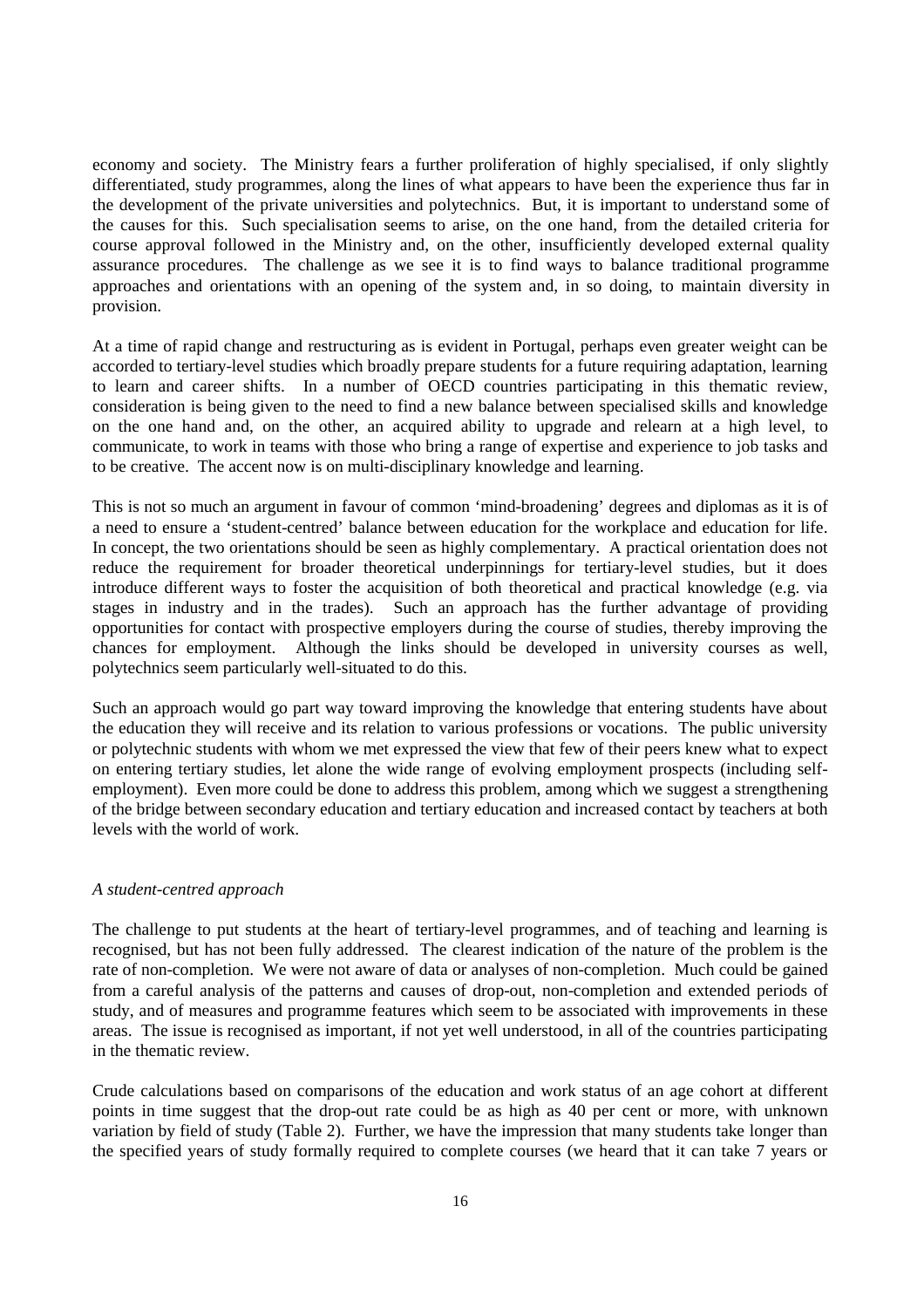more to complete a five-year course). Non-completion and delay to degree or diploma completion may be linked: students may enter and continue to be counted as students, even though they no longer are actively pursuing studies. Whatever the case, the patterns of non-completion and lengthened duration of studies signal a waste of resources and a loss of potential talent for the economy and society, let alone the losses and benefits forgone for the individuals concerned.

We are not invoking narrow, hard-nosed efficiency criteria, although it is clearly appropriate to develop and monitor performance against such criteria among others. Our lens is opened wider: the Ministry's intent to provide tertiary education for the "greatest number in the best conditions" is a worthy and valuable goal; benefits will accrue to the society and individuals as further steps are taken toward this goal. Moreover, we recognise that individual circumstances and interests vary and may change over time, implying a need to take into account legitimate and appropriate departures from the rigid pattern of immediate entry proceeding in the most direct way to a degree or diploma. Given the heterogeneity in the student population, indicators based on such a rigid pattern need to be interpreted with caution. Rather, our concern is the loss implied by the apparent magnitude of non-completion and study delays. If individuals find their ways into tertiary education it seems to us that all possible measures should be taken to ensure that they can find programmes, teaching and learning appropriate to their needs and interests and that they are encouraged and enabled to succeed.

At present, the admission process and structure of learning opportunities appear to poorly serve those who, although qualified for tertiary education, fall below the highest tranch of academic achievement. These students are less likely to be admitted to popular programmes in the public universities falling under *numerus clausus*. The options available include private universities, in which fees are charged and the range of programmes is limited to management, social sciences, law and the humanities, or to polytechnic programmes which provide somewhat more practically-oriented studies but are weakly articulated with the universities. Understandably, for students following fourth, fifth or lower choice options -- with limited potential to build on any qualifications earned -- motivation may lag and performance may fall short of potential.

Some of those with whom we met identified the problem as one of weak and uneven preparation in secondary education; others attributed the problem in secondary education to weak and uneven preparation in compulsory schooling. There is some truth in both of these views, and we noted the Minister's interest in emphasising 'pillars' on which to bring about improvement in primary and secondary schooling for all young people. In this connection we believe that the national examination introduced at the conclusion of secondary education will provide useful information on the range of achievements (according to one set of measures) of students entering tertiary education and, importantly, entering specific study programmes. However, it would be a pity if the proposals to give institutions more control over the selection of their students resulted in lower rates of access from those students who have talent and aspirations but have not yet had an opportunity to fully develop these talents at lower levels of schooling. For such students, special academic support and guidance in the first year of tertiary education could be sufficient to enable them to succeed through an entire degree programme. A selection process which results in the rejection of such students would serve to entrench the status quo.

But, it is also true that the 19th century Humboldtian conception of a research-led institution educating the intellectual elite no longer can suffice when half or more of each age group aspires to and enters tertiarylevel studies. Teaching will need to be organised in new ways -- ways other than small, highly specialised tutorials -- if larger numbers are to be provided with effective, responsive and appropriate learning opportunities. A larger pool of students, even if well-prepared, will have more varied interests and learning styles. The challenge is to adapt programmes, teaching and learning to student needs and interests rather than to require students to adapt to the programmes; in short, to seek ways to be more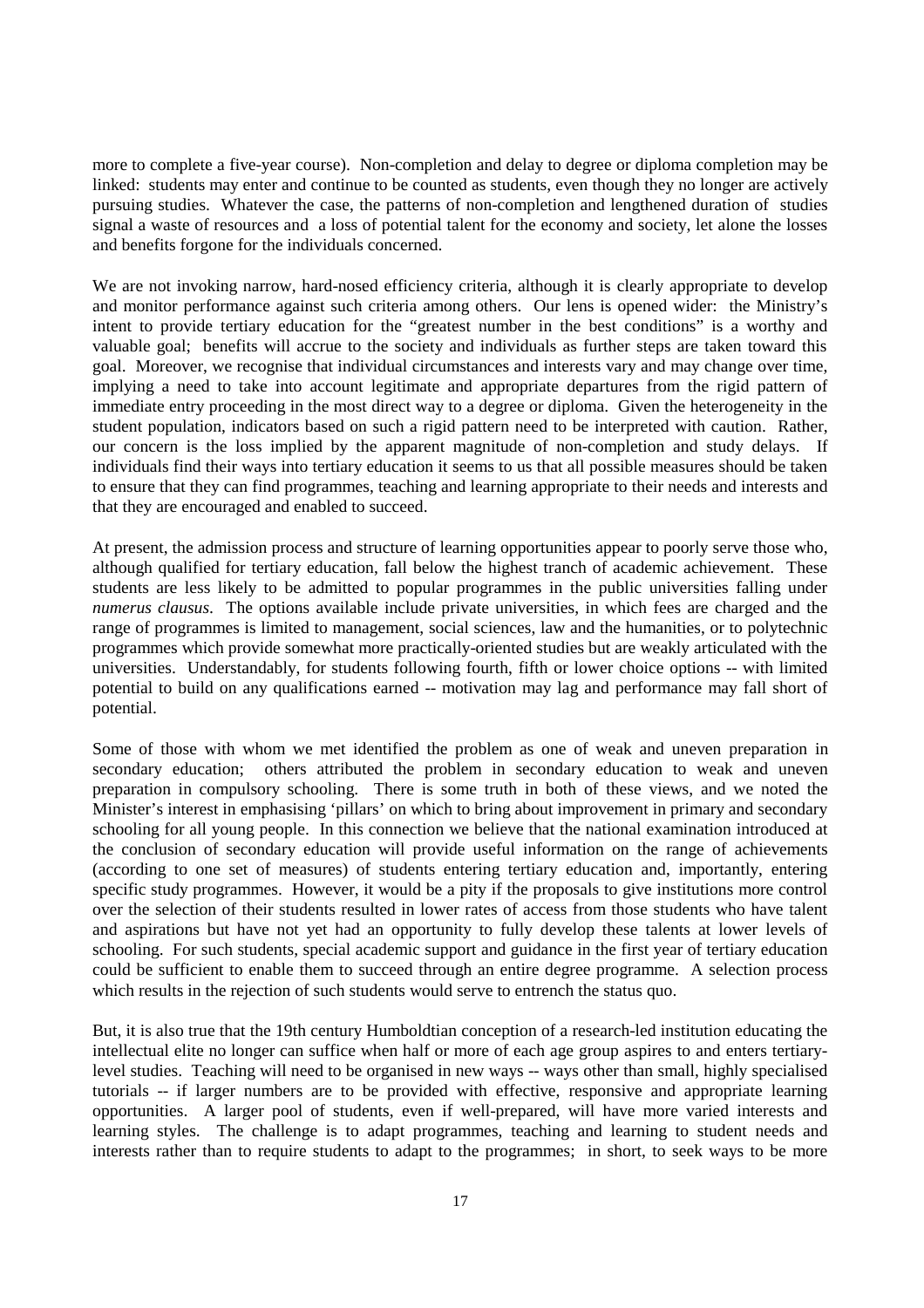responsive to student demands within programmes or in combinations of programmes. Importantly, this applies at the well-established universities as much as at the newer polytechnics and regional universities. Student tutorials, problem-solving clinics, computerised self-learning packages and, above all, first-rate teachers who are sympathetic to the difficulties of first-year students are some of the approaches which can be used. Although examples can be found in some programmes and institutions, it is not possible as yet to speak about a widespread awareness of this challenge or of practices in those institutions where strong efforts are being made to address the problems.

#### *Quality and Evaluation*

Quality was identified as a key issue throughout our visit. Among the countries participating in the thematic review of the first years of tertiary education the recognition of the importance of this issue was at least as strong in Portugal as in any other country. In the course of a short visit and on the basis of limited, if highly useful materials made available to us, it is not possible to assess the situation in every institution and circumstance. Nonetheless, our impression is that the concern is well-founded: tertiarylevel study programmes seem to lack the overall quality required of them in the context of Portugal's position in the Europe of 1997. Nor, as already mentioned, were we persuaded that institutions, programmes, teaching and learning were sufficiently oriented to the need for greater relevance. This applies to the universities, but also to the polytechnics where we expected to find somewhat greater awareness of and emphasis on relevance.

The prior question, of course, is: What is quality? Is it quality of teaching -- and how is that to be defined and measured? Is it quality of the information imparted and its applicability to a first job and/or to life? Is it the quality of the graduate -- and how and when is that to be measured? Or the standard or level of knowledge and understanding reached? Most tertiary education administrators and teaching staff would perceive quality as including all these factors, and most would claim to have the ability to recognise quality even when few objective measures are available. As expressed by the review team visiting Australia for the OECD tertiary education thematic review (DEETYA and OECD 1997):

> Clearly quite difficult questions and issues arise in an attempt, on a nation-wide basis, to define quality, to make judgements about individual performance, to monitor standards and to introduce a regime of rewards and sanctions. Who is best placed to make judgements? Are there widely agreed and unambiguous criteria? What are the implications for the 'unsuccessful' teachers or those deemed to be 'successful'? What is to be done about weak or unsatisfactory performance? What kind of relationship, if any, should be established between funding bodies and institutions and should the performance of the latter be assessed against the stated criteria and funding varied accordingly? Should the goal be appraisal followed by reward (or sanction) or improvement and development of individuals and institutions? And so on.

Attention to quality along several tracks, in our view, constitutes a positive and crucial element of the present government's policy approach.

The Ministry and tertiary education institutions have undertaken an initiative to address quality issues. Launched by the Council of Rectors under agreement with the Ministry and under authority of Law 38/94 the initiative sets an important course for external evaluation. The evaluation system, following the Dutch model, is directed at ensuring the quality of "pedagogic and scientific performance." The system takes into consideration especially teaching, the qualification of the teaching staff, the research performed, links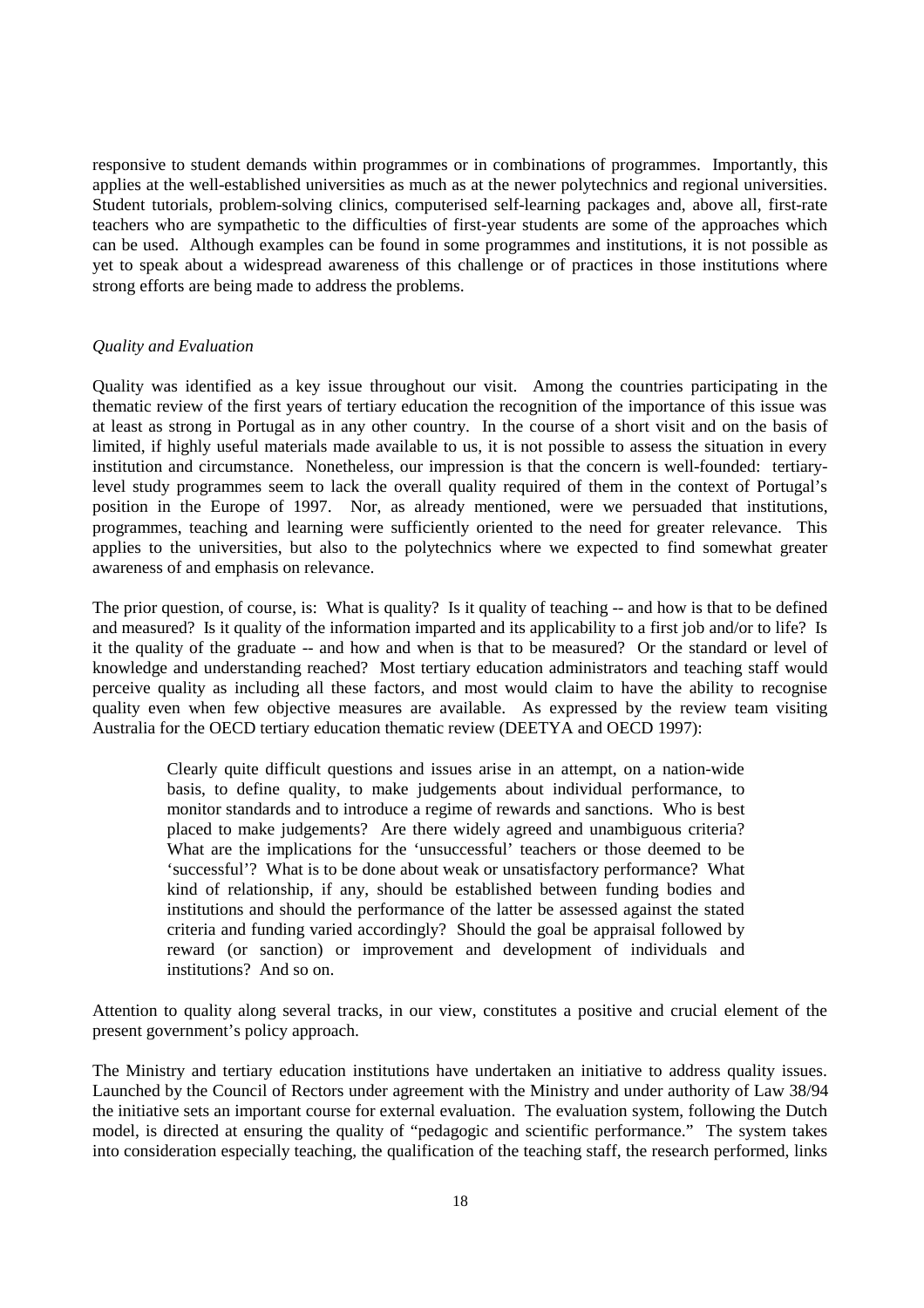to the community, the condition of facilities and equipment and the extent and nature of international cooperation. The principles applied to the evaluation are: autonomy of the evaluating entity; active participation of institutions; and hearings at which teachers and students can provide their views.

The evaluation of staff in universities and polytechnics will move forward in early 1999 when a refined instrument is expected to be available for institutions to use. As indicated above, performance is to be judged broadly, on teaching, research and community service. The evaluations can be used in decisions taken on promotions and career tracks. More generally, for recruitment and promotion decisions a jury is constituted to define the specific criteria to be used.

We encountered support from many parties within and outside tertiary education for these initiatives, and particularly for its reach to be extended beyond public universities and some public polytechnics to all providers, public and private. Such a comprehensive monitoring regime can play a key role in securing quality improvement as well as addressing matters of equity and of the long term role of private tertiary education providers. We wonder whether there could be value in establishing the evaluation system in a form which has sufficient autonomy from the institutions to preclude any perception of bias or selfinterest. Thus, the current evaluation system could eventually be established as an agency or unit separated from the institutions and bring in interests in addition to those of the Ministry

It will be important that the evaluation system is accompanied by flexibility, scope and complementary measures needed to address the range of needs identified through the process.

- Admission processes should be seen as a means to identify the kinds of backgrounds which must be taken into account in the first years, as well as to assist aspiring students and institutions to make informed choices on the programmes which best match needs and interests. Admission is now based in equal parts on the outcome of the secondary school final examination and on marks obtained over the course of schooling and/or the institution's own examination (the latter, as approved by the Ministry). A pool of applicants is established nationally, and entry into individual programmes in each institution is subject to *numerus clausus*. However, as institutions establish the scores and criteria on which students will be admitted into specific programmes, the national competition has been made more flexible. Most public universities establish a minimum level of scores corresponding to the top 55 per cent of the pool. A number of public tertiary education institutions have set the minimum at the top 70 per cent. The private sector is much more sharply divided, with some institutions imposing relatively strict criteria and others being more open. The scores of students actually admitted depends on the number of places offered and the number of applicants. Applicants having minimum scores are placed in their first, second ... sixth choice or not placed, depending on the number of places available (*numerus clausus*) The variation in implied standards reflects a balance of interests: for the government, to guarantee tertiary education "for the greatest number in the best conditions"; for tertiary education institutions and faculties, to reinforce standards and to secure enrolment which provides funding; and for secondary education authorities, to strengthen the different streams and to improve standards.
- The Ministry should build on the progress made in upgrading the qualifications of staff in the universities and polytechnics by now directing attention to the specific qualities and contributions of those (and other) staff. Actions should be taken to enhance the teaching of all staff and, more specifically, to support those staff who are particularly effective in teaching to acquire additional skills which can further extend the reach and quality of that teaching, e.g. computer-aided learning and the techniques of teaching large first-year classes. In our view this more targeted approach should now be adopted as a natural complement to and consequence of the upgrading of qualifications and the evaluation of staff performance. Indeed, consideration should be given to accommodating a range of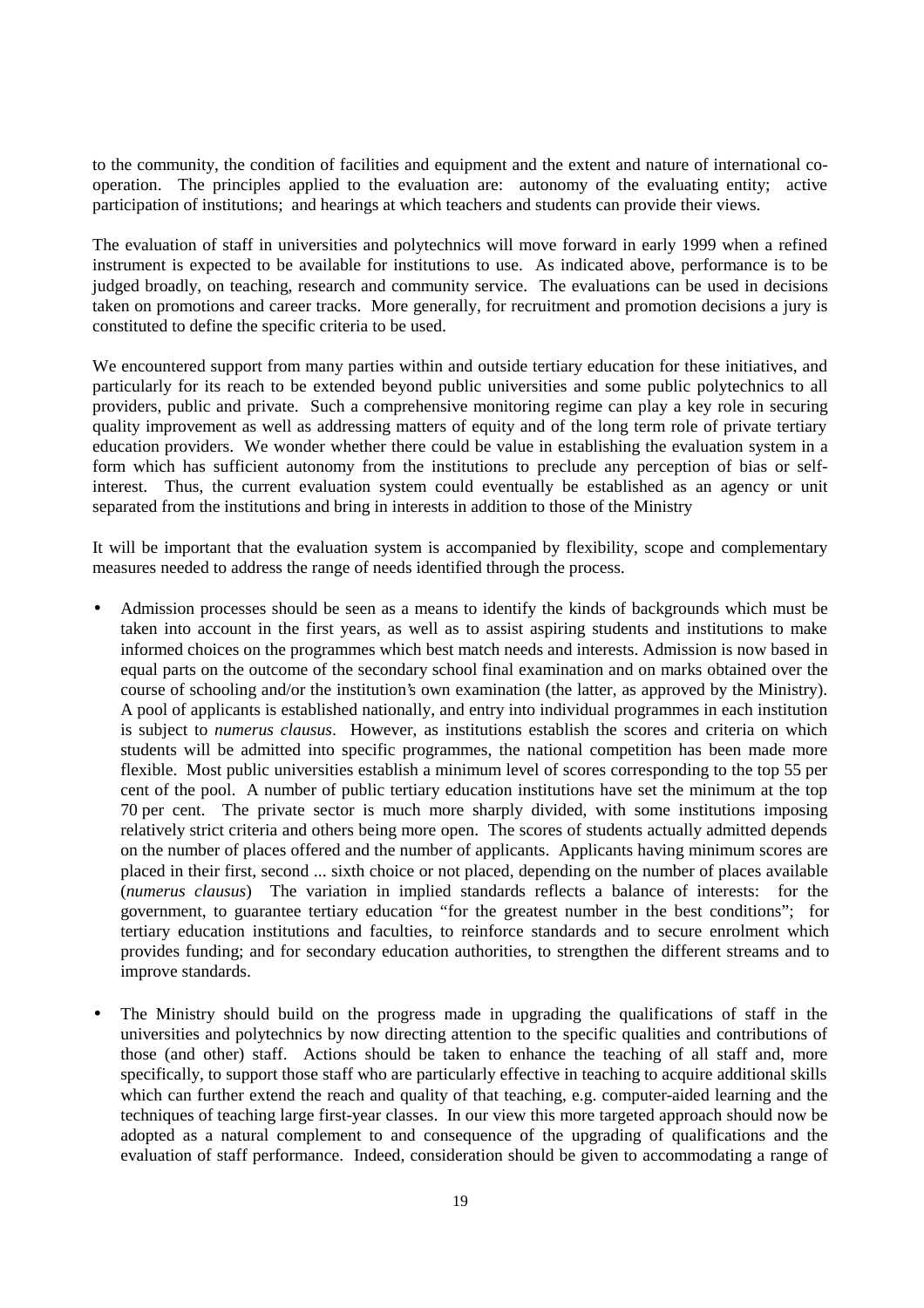'profiles', so that staff with Masters degrees who may devote more time to teaching will not be obliged to pursue more advanced, specialist research qualifications. Over time staff with only Masters degrees should acquire other relevant experience in industry, management or specialised research. Quality will thus emerge from quality leadership (from people, especially rectors and other leaders who have the statutory and administrative scope and vision to make a difference) and independent evaluation (and the feedback and healthy competition which this produces).

- Ensuring that each course meets its standards depends on teachers who are themselves active in their fields. In this respect an important means to promote continued development of staff is to foster wide contact with specialists in other institutions or in the wider economy and society, within and outside of Portugal. This implies mobility for the staff member concerned as well as for short- or mediumterm recruitment from outside the institution, outside tertiary education and outside the country. Mobility to complete doctoral or similar studies outside Portugal has figured prominently in the strategy to develop tertiary education in Portugal; a powerful way to ensure that Portuguese standards correspond to European standards is for Portuguese teachers to continue to experience those standards for themselves. On the other hand it is apparently less common for Portuguese academic staff to move among public tertiary institutions (although, as noted earlier, public university staff have played key roles in administration and teaching at polytechnic institutes and private institutions) and more common to appoint and promote internally. Incentives might be introduced to encourage mobility (e.g. salary premia if a promotion is secured through mobility, rather than within an institution; the recruitment and promotion process itself could be made more transparent (via wide dissemination beforehand of the specific criteria defined by the juries for the posts concerned). Moreover, although there apparently is scope to appoint highly qualified foreign scholars for fixed if not longer periods, it is not common to do so -- partly owing to the more limited pool of those with facility in Portuguese. In our view, increased opportunities to invite recognised specialists to spend time in Portuguese institutions would also improve the quality of teaching.
- Tertiary-level students in all types of institutions require teaching informed by research and should have access to state-of-the-art research findings. We judge this to mean that those responsible for teaching these students should be active in their fields, indeed "researchers" in the broadest sense of that term. We fully recognise that the universities play an important role in the research system and that this role needs to be supported, even as it adapts to the realities of new types of structure for research which depend less on institutional centres and more on wider networks comprised of researchers and facilities in a number of universities and non-university settings. But, even though teaching should be informed by research undertaken by teachers themselves, it does not follow that a good researcher is a good teacher, especially in the first years of tertiary education. First years students require particular attention, and in our view the challenge presented by the range of backgrounds and needs of students seems not to have been sufficiently recognised. Difficult subjects, particularly in the first years, require inspirational teachers and sympathetic learning and support services.

#### **Links to Employment**

There is limited data available on the employment of graduates. The overall unemployment rate stood at 7 per cent at the time of our visit, with lower rates in banking and services, including public services such as education.

This fails to convey the likely evolution of the jobs awaiting today's *licenciatura* candidates. In the past, public sector employment (including in education) was the principal destination of tertiary education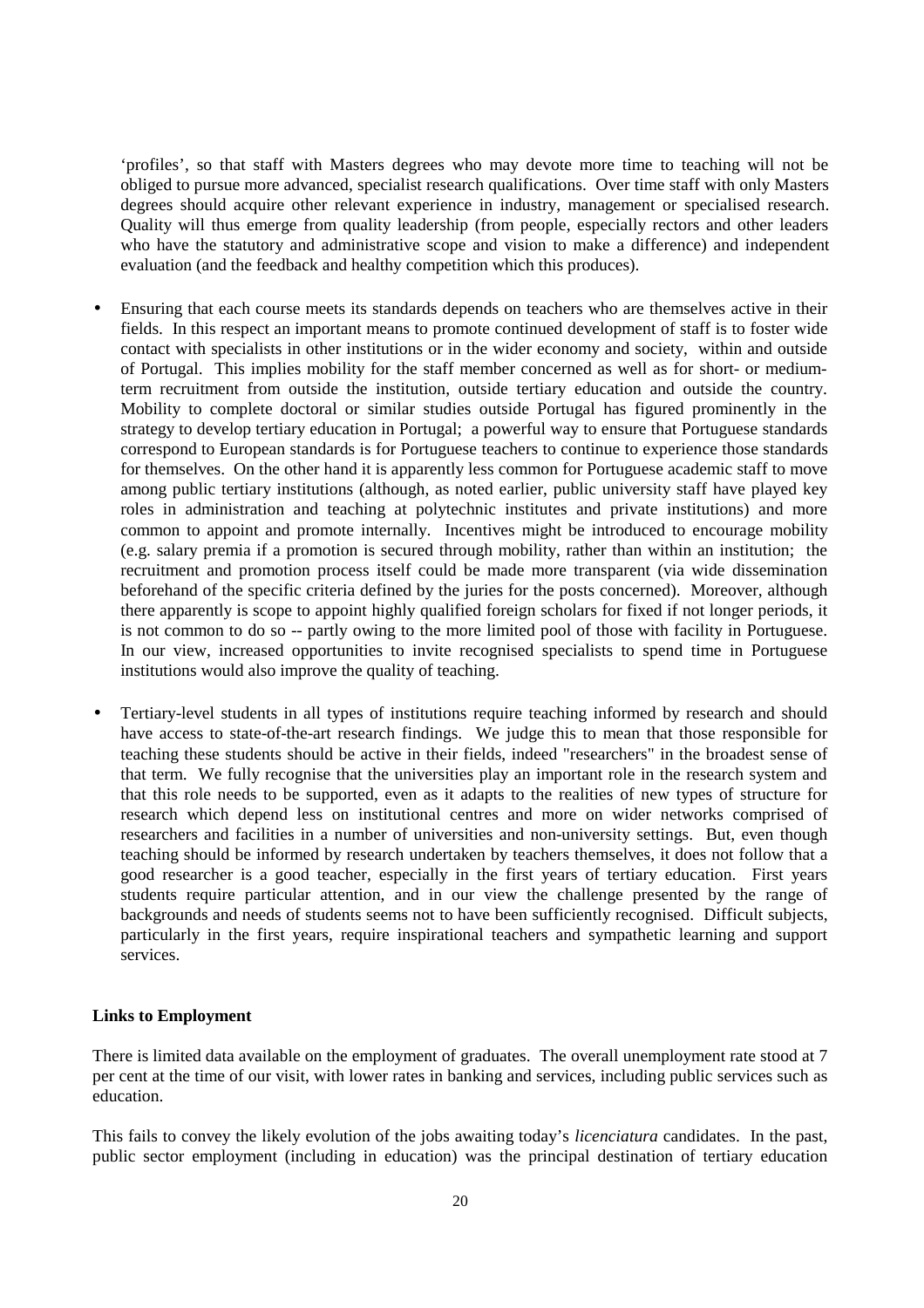graduates (Ministério da Educação and Compta RH 1992). In the 1990s, underlying development in the economy has led to a relative increase in employment in the private sector. The smoothness of the continuing transition to new graduate employment destinations will depend partly on developments in the economy in terms of the strength and composition of demand and partly on the volume of tertiary education graduates and the knowledge, skills and dispositions profiles they present on the labour market. The development of financial and commercial services in the late 1980s and early 1990s opened up a wider range of employment opportunities. However, during our visit, we were informed that unemployment of graduates is now rising: the number of *liceniados* registered with Job Centres in 1997 exceeded 20 000; one year earlier, it was roughly 10 000. Even if this year-on-year change owes more to short term developments concerning labour demand and supply, tertiary education graduates will likely contend with less certainty and stability in employment and careers. As expressed in the Danish background report prepared for the team undertaking the tertiary education thematic review of Denmark: for students, both "opportunities and risks are greater than they used to be."

In Portugal, as elsewhere, it is important to look separately at the areas of ultimate employment and careers of public university graduates by field of study, of polytechnic institute graduates and of their peers completing programmes at private institutions. The employment experience of graduates of polytechnic institutes and private institutions is difficult to analyse, because the development of programmes in these sub-systems is recent and highly varied according to their location and orientation. Employment surveys show that, between 1983 and 1989, it was in the service area above all that polytechnic programmes sprang up and led to employment. It would seem important, if industry in the export sector and in small enterprises in particular are to make use of and benefit from graduates with tertiary-level qualifications, to encourage and enable the development of the polytechnic institutes across a wider range of fields.

While relevance with regard to the needs of the labour market, economy and wider society is not an explicit criterion in the evaluation process for tertiary education, the Ministry aims to set up a system to monitor the integration of graduates into the 'working world' (a broad, encompassing term which we feel is quite appropriate) and to create job placement units in tertiary education institutions. At several institutions we understand that the students themselves (through their associations) are establishing job banks or organising seminars and workshops so that students can learn more about what is being sought by employers and acquire some of the specific, job-related skills likely to facilitate transition into employment.

Our view is that employer bodies could make a useful contribution by undertaking their own studies and analyses, in co-operation with unions, professional associations, institutions and the government. Such cooperation and analyses could lead to a kind of forum for much needed debate on these issues and developments which, in turn, can lead to actions from each of the respective parties. In Germany, for example, similar exchanges have led industry representatives to call for shorter courses, for more practiceoriented teaching and learning, for stages in enterprises during or at the end of study programmes and for special kinds of dual-system training. Other structures or arrangements for drawing on such views may be found in France, the United Kingdom, Japan and Belgium (Flemish Community). This is not to suggest that the employers' views should prevail. Rather, these views need to be more carefully integrated into efforts within tertiary education to refine and revise curricula and to form part of a dialogue in which institutions and teaching staff themselves are invited to articulate their views on the relevance and quality of the teaching and learning taking place within existing study programmes. That dialogue is fostered already in many polytechnic institutes and private institutions and, increasingly, in public universities, through advisory councils and the engagement of teaching staff with recent practical experience. These approaches could be extended more widely, to study programmes in the basic disciplines as well as those specifically identified as professional or vocational in nature.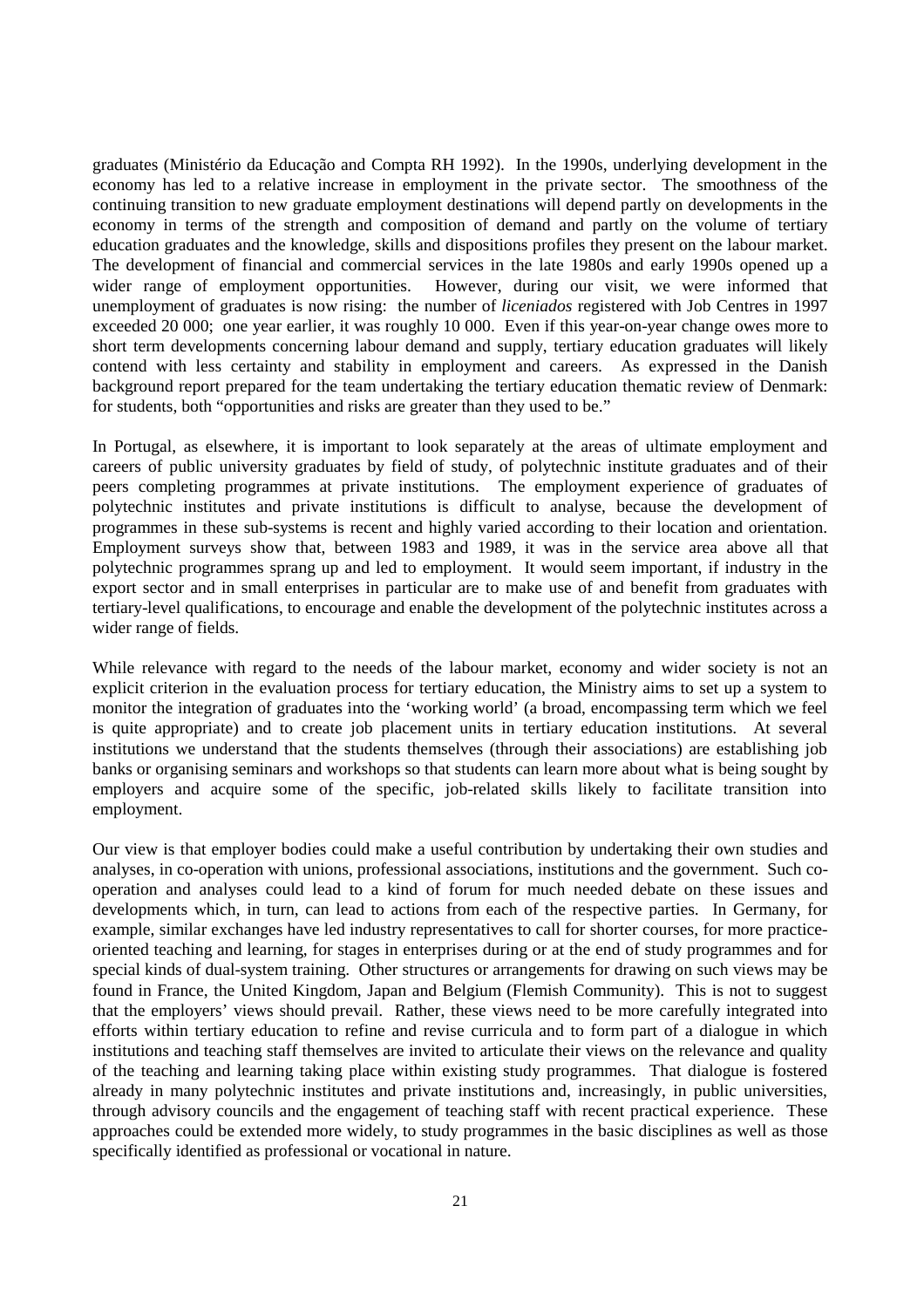#### **Institutional Autonomy, Governance and Management**

Decision-making, management and the role of government in tertiary education continue to evolve in line with developments in the Portuguese economy and society. In the years following the revolution of 1974, a decree-law outlined the rules of democratic management of faculties. At the same time, the legal authority of the rectors was gradually increased by way of delegation from the government. The autonomy of the institutions is established by law, conferring different degrees of autonomy on the public universities in 1988 (law 108/88) and the polytechnics in 1990 (law 54/90) and the private institutions in 1994 (law 37/94).

Public universities are set up as public, corporate bodies, enjoying statutory, scientific, pedagogic, administrative, financial and disciplinary autonomy. They operate as centres for the creation, transmission and diffusion of culture, science and technology which are integrated into the life of society through study, teaching and research. The University Autonomy Act enabled the public universities to organise themselves, to create their own statutes and to run their own operations through elected individuals and bodies; specifically, a rector, university assembly, university senate and administrative board. The university assembly is made up of representatives from the teaching staff and the students, both represented in equal proportion, as well as 'ex officio' members. It approves the university statutes and appoints the rector. The Act gives considerable autonomy to the university, extending to the creation and running of study programmes. Control is assured through rules and processes required by the Ministry.

The Law of Management and Autonomy (Law 54/90) gives the public polytechnics a somewhat lower degree of autonomy than that enjoyed by the universities. Nonetheless, the form of self-management is similar: polytechnics are run by elected individuals (including their presidents) and bodies. The Scientific Council includes staff members with Masters degrees. Under Law 37/94, the rules set down for the structure, status, decision-making and advisory bodies of private institutions are similar to what is found in comparable public sector institutions. Private establishments come under more comprehensive control than given in the autonomy statutes, being covered by legislation for all private entities. However, public institutions are subject to the same oversight even if not specifically set out in the law. Private institutions must have their study programmes approved by the Ministry of Education.

On the face of it, the statements of autonomy in these laws would be welcomed in tertiary systems in other OECD countries. Yet, those in the institutions believe autonomy is more apparent than real. The government, in their view, retains strong controls through various means. In its self-evaluation report, the University of Lisbon notes that the establishment of ratios for teaching staff/student and teaching staff/non-teaching staff has greatly limited the scope for autonomy in recruitment and deployment. This university's self-evaluation report also notes that there is "no room for genuine selection of students by the universities". The report goes on to say that during the past eight years universities had very poor financial support.

Somewhat paradoxically the autonomy actually experienced by individual teachers (especially those with tenure) appears to be considerable. As in several other countries participating in the thematic review the scope of senior administrators to exercise robust management is constrained by the autonomy statute, more specifically, by the powers conferred on assemblies and senates. The tendency is for universities to operate more as a collection of faculties rather than a coherent institution. This applies more to the older public universities than to regional universities, polytechnic institutes or private institutions. The judgement of the OECD review team in Germany could apply in some measure to Portugal: "the requirements of the Law (i.e. the legal framework under which the tertiary system operates) and the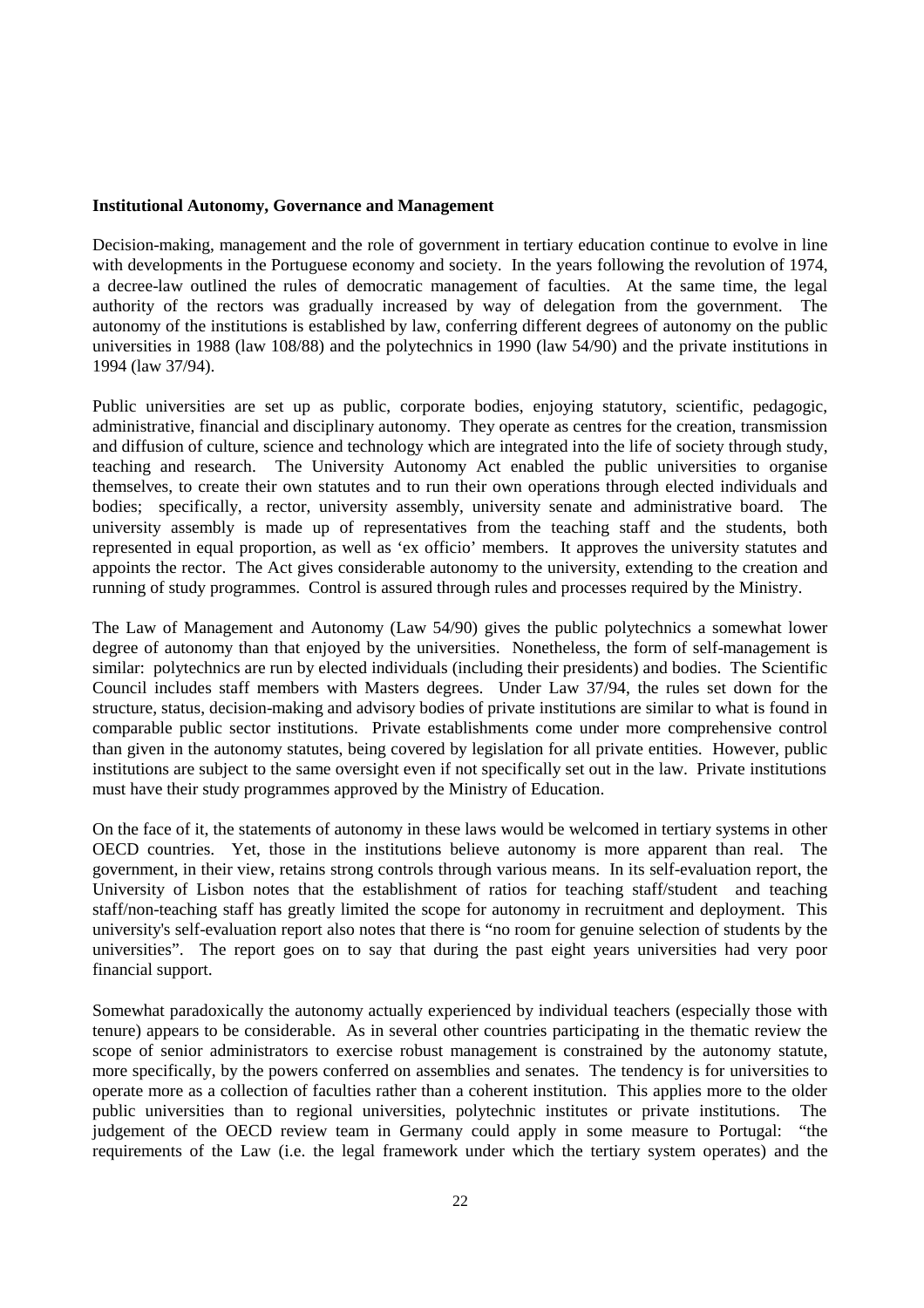accountability of higher educational institutes are in some respects in contradiction; some features of the freedom become dysfunctional."

Rectors presently lack the scope to manage in a way which ensures accountability throughout their institutions. Accountability here refers not just to the use of resources, public and private, but also an accountability to students in matters of education quality, the content and relevance of degrees and diplomas, the provision of learning support and so on. The challenge to address problems in this area is evident; the means to do so perhaps more wide-ranging. A key element in any strategy, however, is to build up the capacity and scope for senior administration to take decisions which directly influence teaching. In our view the issue is a balance between autonomy and accountability: autonomy where it matters -- to be free of coercion and in issues of freedom to research and publish -- and accountability where it matters -- to meet the legitimate expectations of students, other stakeholders, the government and society in a cost-effective and responsible manner.

A bill on management flexibility would remove the more specific oversight of staffing levels and allocations but also of assets and finances. This places an even greater premium on the capacity for institution-level management, which in Portugal as in a number of other countries participating in the thematic review, remains insufficiently and unevenly developed. Particular circumstances may explain why some institutions have been able to develop effective administration and managerial structures and community and employer input and support. Much could be gained from examining the conditions and arrangements in such institutions, as a means of widening the dialogue on accountability, quality and responsiveness and the Ministry's own role in supporting all institutions to develop means to be responsive and accountable. The approach taken in France is relevant here: the Ministry is supporting the development and exercise of such expertise and roles through its contracting policy, the use of independent external advisors, continuing engagement in quality evaluation and other institution-wide assessments and a forum for the exchange of experiences and new approaches to identified institutional problems.

There is much to be done, and in this respect Portugal is not alone. According to the OECD review team in Japan, " ... the most pressing issue in the reform of tertiary education ... centres on the quality and relevance of what is taught and how it is taught. ... [O]ne problem in this respect is the conservative tradition of the highly compartmentalised institution whose component parts have a marked degree of autonomy and separateness from one another". To recognise the problem is to start toward its resolution, and the initiatives underway provide a good basis.

#### **Costs and Financing**

A high priority has been given to mobilising resources, promoting equity and securing efficiency. Public funding is now seen as a key strategic means to those ends. Public funding for tertiary education has increased significantly over time: from Esc 52.6 billion in 1990 to Esc 121.1 billion in 1996. Although associated with the increase in student numbers, funding increased more rapidly than did students (2.3 per cent per year vs. 1.6 per cent per year). Yet, overall funding remains low in comparison with other OECD countries, with public tertiary education expenditures in Portugal accounting for 0.9 per cent of GDP as compared to an average of 1.5 per cent for all countries reporting data (see Annex table A.3). The universities, in particular, note that funding for research has been weak (2 per cent of overall public funding), although funds for research come to universities from other Ministries and sources. They also point out that salaries remain relatively low. The Ministry of Education's responsibility in this area mainly concerns public institutions and more specifically their current operating budgets and capital projects. The task has been to estimate through the application of formulas based on staff-student ratios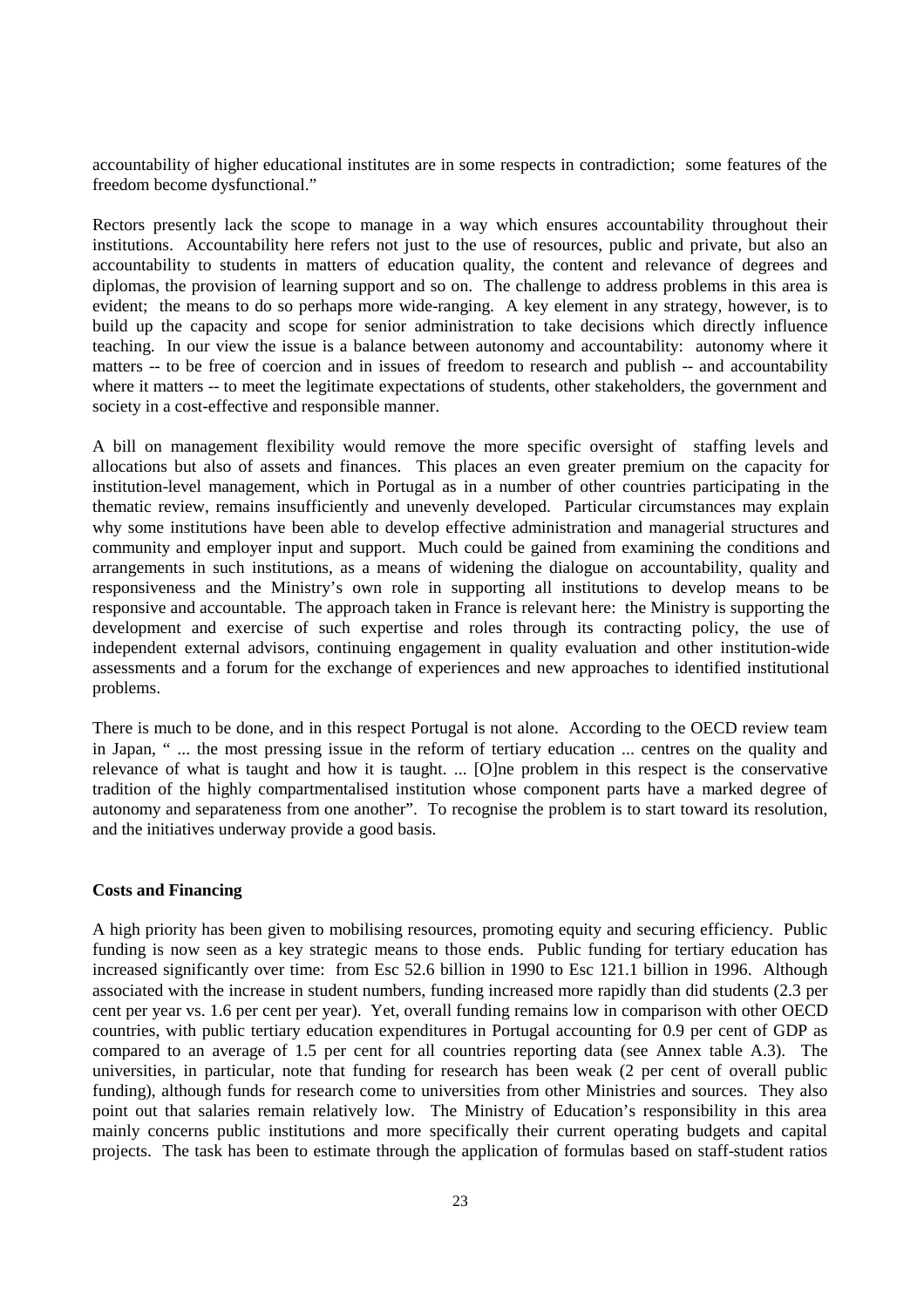(applied to teaching and non-teaching staff) in specified fields, and from these, the funds required to provide instruction for the projected number of students. We come back to the funding criteria below.

Under recently enacted legislation, the Ministry now bases funding and resource allocation on a tripartite relationship among the government, the institutions and the students. For its part the government provides baseline support for current operating costs as well as investment costs, allocated in such a way as to incorporate quality criteria and to take into account balanced growth for the system as a whole as well as new strategic areas for development. Through contracts of reasonable length (but covering more than one year) the Ministry aims to provide assurance of continuity of funding and to drive coherent, clear development of the system as a whole. Levels of public funding rest, in the first instance, on possibilities within the state budget.

To improve the financial and resource base, students attending public tertiary education institutions are also expected to participate in funding through payments established as "an accessible sum". Although tuition and fee policy has changed course several times in the 1990s, public university and polytechnic students in 1995 and 1996 paid a nominal fee. The new legislation has introduced an annual fee in the amount of the minimum monthly wage, or Esc 56 700 (1997). The amount is modest, representing perhaps 10 per cent of instructional costs. Additional financial aid support is being provided to students from families with limited means to help them meet the costs. This policy action is in line with steps taken in some -- but not all -- OECD countries, including some in Europe where there has been a long standing tradition of 'free' tertiary education. In some of those countries student charges have been imposed at modest levels and student support arrangements have been rationalised. Such a new policy orientation has been justified on two grounds: first, there clearly are earnings, employment and nonpecuniary gains to individuals who have acquired tertiary-level qualifications and, second, it is hard to justify fully subsidised tertiary education opportunities for the few, paid for largely by those who do not participate. Although the arguments are not beyond debate a compelling reason for student participation in the financing of tertiary education is practical: in the wake of rapid increases in demand, provision of high quality programmes for the increased numbers is likely to be possible only with additional contributions from students and third parties.

The establishment of tuition fees in public tertiary education complements a unique approach adopted in Portugal to meet growing demand and its costs. As aspirations increased more rapidly than public resources or capacity in public sector institutions, the field was opened up to tertiary education initiatives of private providers. Demand was not deflected, but accommodated even if not by public institutions. Such an approach poses distinctive questions about public funding of tertiary education.

One issue is the link between the expansion of a fee-supported private sector to accommodate demand and the distribution of students across study fields. Annual fees in private tertiary education institutions are on the order of Esc 300 000 to Esc 350 000, which generate sufficient income to support instruction and related infrastructure in a wide range of study programmes in 'book sciences' but not laboratory sciences and technical fields. When enrolment in private institutions accounted for a small fraction of the total, such an emphasis could be accepted as a reflection of individual choice having little impact on the overall composition of the supply of graduates. The private sector, accounting for more than a third of overall enrolment, now has a substantial impact on the composition of supply. Do such considerations figure in discussions about the future evolution of tertiary education programmes, public and private? The issue is a current one in Japan, where public universities are seen to carry the primary responsibility for study programmes in the hard sciences and engineering. Policies, including those concerning the allocation of public funds, come into play.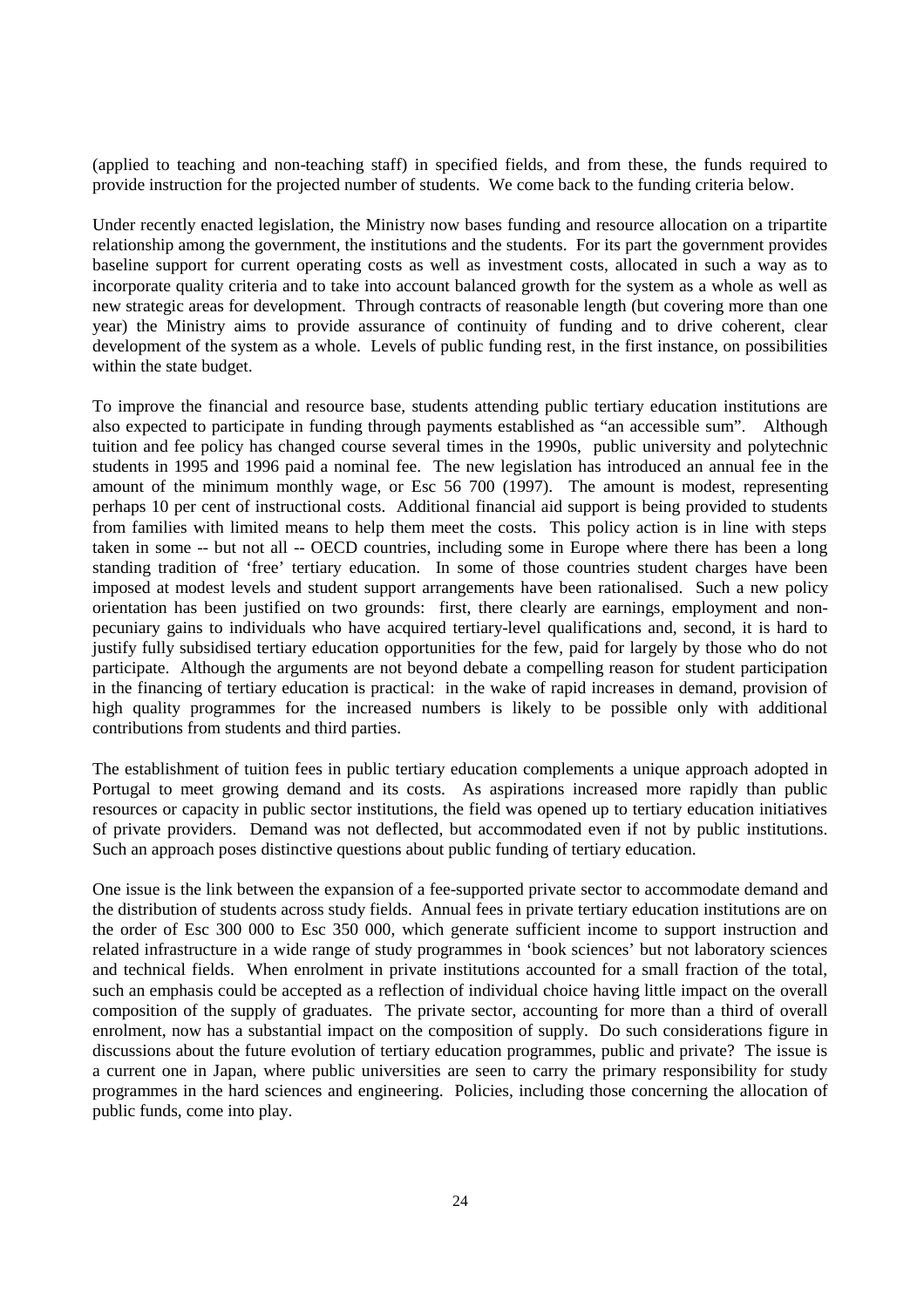A related issue is how the costs of tertiary education are shared by students from different backgrounds in different types of institutions. Here, we believe there is a need to consider a possible inequity when students pay full fees in private institutions because they were unable to secure a place in a public institution owing to a lack of capacity. A new policy in Australia to permit institutions to admit a limited number of full-fee students on top of the number of publicly-supported places is an example of one response. Other considerations apply in such fields as medicine, where health policy may call for externally-imposed restrictions on entry into these study programmes.

A more global approach is to strengthen financial support for students who could not participate without some assistance. This is the strategy now being pursued by the Ministry. Student support will be extended widely through gradually equalising support for all tertiary-level students, regardless of the programmes or institutions in which they enrol. At present, about 11 per cent of all students in public institutions and 3 per cent of students in private institutions receive public scholarships. The new policy will lead to relative gains for students enrolled at private institutions. An unknown is the costs of extending student support in this way, and how those costs will be met. The government also has under consideration a system of student loans, to be repaid on entry into and during employment. The approach has been introduced in a number of countries, without apparent unfavourable consequences for the system or students concerned. But, such approaches are new in many countries and, in others, the experience with the consequences of borrowing on a large scale is only now emerging. In Portugal, as elsewhere, the effects and costs of loan or deferred payment schemes would need to be carefully monitored.

The overall funding regime could be taken further, by moving public funding to an 'output' or 'performance' basis. Public funds would be available to institutions on the basis of student progress, examination results or completed qualifications and support would be provided to students for a limited number of years of study. Institutions under such a regime could be afforded even greater flexibility in the use of resources (e.g. funding provided as a lump sum, based on a relative scaling of costs), thus freeing up the rigid criteria used in the present funding formula. Denmark, Finland, Sweden, the Netherlands, Germany and the U.S. have adopted elements of such an approach to varying extents; it could be useful to study the experience in these countries to see which elements could be adapted within present structures and regulations in Portugal and how those structures and regulations bear upon the effectiveness of alternative financing approaches.

Whatever the specific funding approach, the level of funding generated through non-public sources and its heavy concentration in one set of institutions, gives rise to particular challenges with respect to the overall steering of the system as a whole. On the other hand it must be recognised that the level of private funding is impressive, with Portugal among a small group of countries toward one end of the public/private continuum. It has permitted a remarkable quantitative expansion in participation, arguably highly responsive to the interests and backgrounds of the students entering programmes in these institutions, at a time when public resources could not have been made available as rapidly and in the same volume. The conditions under which such an approach can complement public provision and extend opportunities must include, among others, the capacity for individuals and other third parties to finance the payment of the necessary fees.

Finally, we were very interested in the organisational model of the University of Minho, which is based on the notion of "schools" or "institutes". The various departments are responsible for formulating and dispensing "custom tailored" teaching which meets the specific training needs of other departments, schools or institutes. Termed a 'matrix' model, this management approach is common in U.S. and Canadian tertiary education institutions and can be found in other OECD Member countries as well. The emphasis in this type of organisation is put on flexibility and quick reaction. Above all, we appreciated the ongoing systematic reassessment of the objectives and content of each course, which in more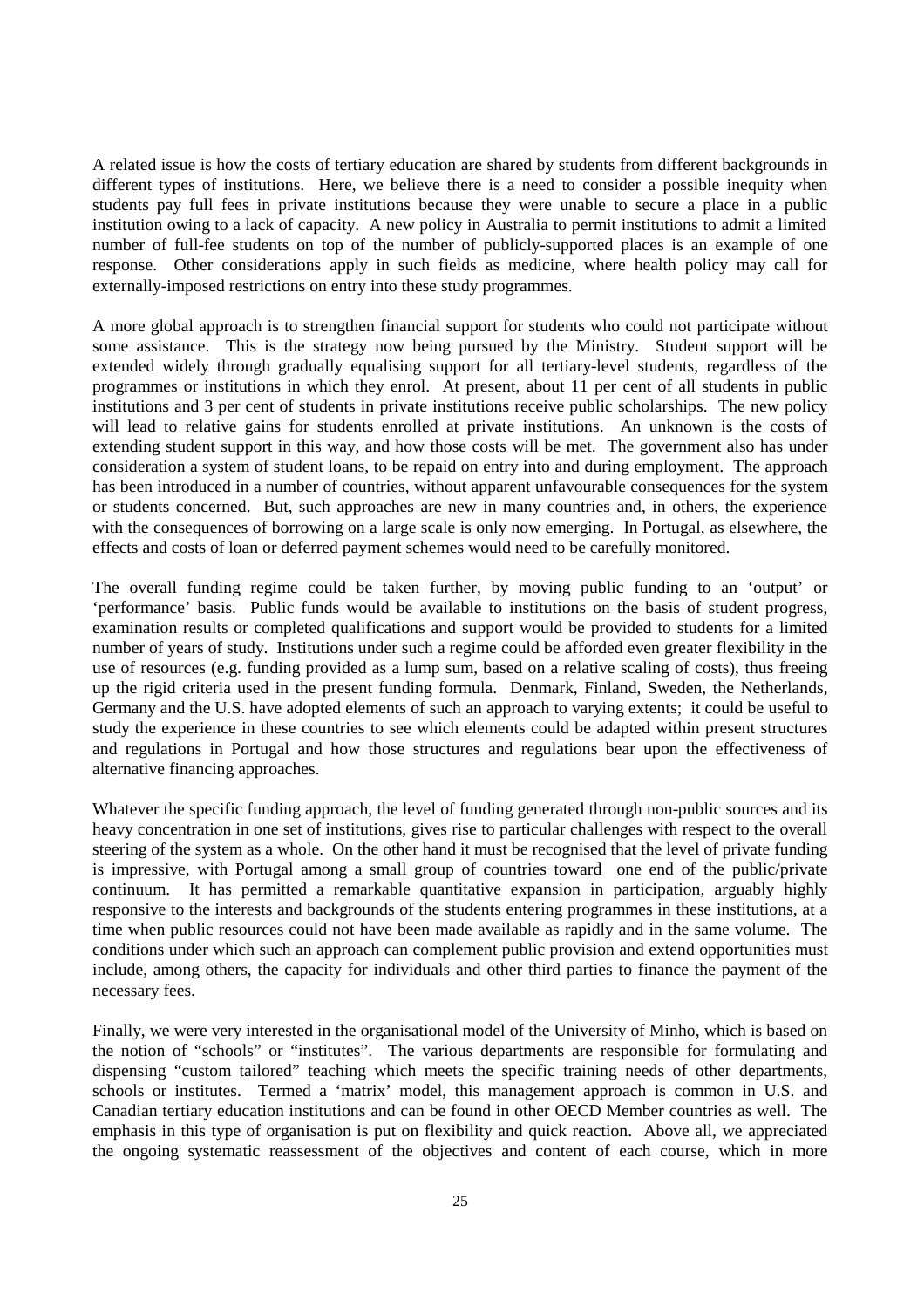traditional institutions rely primarily on the initiative, ability and academic freedom of the individual teacher. We cannot generalise, of course; but, we were impressed with the extent of differentiation, depth of initiative and scope for realising greater efficiencies and increased responsiveness that such an approach permits.

#### **Conclusions: Reinforcing New Policy Directions**

We find tertiary education in Portugal to be in a particularly dynamic and vibrant phase, against a background of rapid and substantial growth in participation. The Ministry has taken innovative steps to expand the tertiary education sector to meet demand, and the institutions, their staff and other parties have responded to the challenges. That the government encouraged the development of polytechnics and private tertiary education institutions to accommodate the growth and diversity of demand is, in our view, laudable, innovative and in many respects distinctive. This is not to say that the expansion and diversification have occurred without some difficulty and unintended consequences. Our point here is to draw attention to the important commitment to ensure that young and mature age adults have the chance to pursue tertiary-level studies if they so desire, and the equally important awareness on the part of young people, their families, mature age adults and the wider society of the need for, and value of, wide opportunities to continue studies beyond secondary education.

The Ministry's Guideline Document for Higher Education Policies, *Autonomy and Quality* (January 1997) provides a clear, well-reasoned analysis of the pressures on tertiary education in Portugal and proposes a set of actions which could be taken to address them. Thus far, growth has been met through complementary development of different types of institution and flexible forms of organisation, governance and financing. The government aims to maintain this general strategy, while seeking to further strengthen and consolidate the diversity represented in the present structure. Generally, this strikes us as promising and reasonable. A 'strategic triangle' involving autonomy, financing and evaluation, within which the proposed reforms and modifications converge, has been advanced. The consolidation envisaged should address some unhelpful developments in terms of the low number of science and engineering courses, the lower perceived status of programmes in the polytechnic institutes and the need for improvement in quality throughout the tertiary education system.

In sum, we applaud the intentions, and see our comments and observations as support for the directions set out. To realise the aims there are a number of targets for policy action. Promising steps have been taken in a number of areas.

A question might be posed: how much growth? What is meant by the intent to provide tertiary education "for the greatest number"? To respond to the demands of all those aspiring for tertiary education implies provision which embraces more than one route and in more than one form. However, such diversification should not mean that programmes, teaching and learning are detached from state-of-the-art research and isolated from the needs of the wider economy and society. The country needs a diversity of talent, and a diversified approach to the educating and skilling of that talent.

It is in this light that weakness throughout primary and secondary schooling represents an important target for policy. The current focus on three or four 'pillars' around which all efforts to improve lower levels of schooling could be marshalled is well conceived. New efforts are being launched at the level of preschool education and in poor, disadvantaged and immigrant areas where failure rates are exceptionally high. To the extent these efforts succeed the aspirations for tertiary education will increase and, further, the 'profiles' of aspiring tertiary education students will become even more diverse.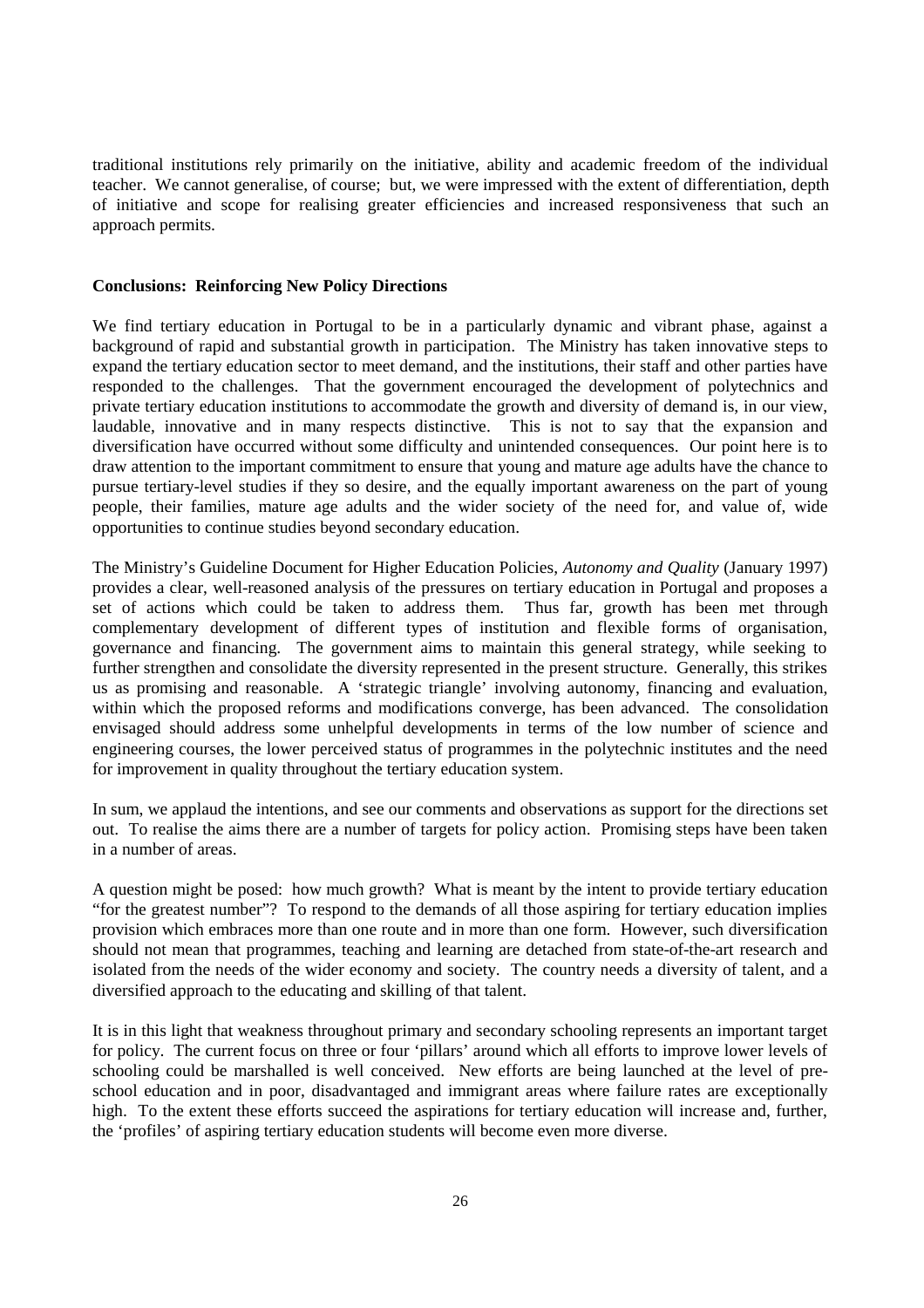Thus, it is important to strengthen the links between secondary and tertiary education, presently weak (especially with the universities). A newly-implemented examination at the conclusion of secondary education may begin to reinforce the bridges as the examination results will indicate (even imperfectly) what students have acquired through the completion of secondary schooling and reveal to tertiary education institutions the range and level of entrants.

At the tertiary level, owing to limited innovation in teaching and learning, it is the 'average' student who appears to be poorly served. The best students have access to the best programmes, and certainly to their first choice. Those with lower scores enter the second, third or lower choice programmes in public institutions; or they will sometimes choose, instead, to enrol in a private institution, again as a second or third choice, in order to follow their preferred field. In this respect polytechnics also appear to be second or lower choices for aspiring students, at least in the big cities and regional centres.

As we have noted quality concerns figured prominently in our discussions in the institutions and also with employers and with students. The evaluation system, following the Dutch model of self-evaluation complemented by external review, is to be extended from public universities to polytechnic institutes and private institutions. As the system is developed further consideration could be given to increasing the involvement of business or industry and drawing out more clearly the ways in which programmes, teaching and learning are enabling students to develop the kinds of abilities and dispositions now needed for work and adult life. The evaluation system should evolve into a flexible approach with transparent aims and processes and, importantly, with independence from the institutions and programmes coming under its oversight.

Considerable effort has been made, with substantial external support, to upgrade the quality of the staff, through increases in the levels of qualifications (to the doctorate). Although this effort has succeeded (if unevenly), there have been two unintended consequences. This emphasis in the development of staff has given weight to research criteria in recruitment and promotion, which has weakened the attention given to teaching and learning. Moreover the emphasis on academic qualifications has reduced the scope for experienced professionals to contemplate recruitment and careers in tertiary education institutions (especially the polytechnics). The implementation of more broadly-based evaluation of staff performance and the use of broadly-based -- and, ideally, transparent -- criteria in recruitment and promotion of staff should contribute to the development of staff profiles in line with the strengthening required for programmes, teaching and learning in tertiary education.

To ensure a link between tertiary education and the labour market the Ministry aims to maintain controls over the creation of new courses and over the continuation of courses. Our impression, however, is that current provision under such controls -- in the universities and the polytechnic institutes -- generally reflects more traditional fields and methods and applies most readily to younger students. The aims of a more responsive and diversified provision developed through innovation at the programme or institution levels, so far as we could determine, have not been fully met. The question is raised most clearly for the polytechnic institutes. They could do more to fill in the gap between secondary education and university courses, particularly in the form of vocationally-oriented programmes. There is a positive base on which to build: polytechnic students seem to be pleased with their programmes, the expertise and support of the teaching staff and the opportunities afforded by their studies. It is notable that private institutions are serving significant numbers of mature age students and that some universities have opened up to the wider regional and national setting through the introduction of 'stages' and teaching staff-enterprise links. The 'blurring' of distinctions between institution types may be found in all systems, and it could be taken further. Here, the possibilities now afforded to polytechnics to offer the *licentiatura*, as the second cycle of a two-cycle programme of studies, should help to improve the attractiveness of programmes and provide a wider margin for their development. If coupled with greater recruitment of experienced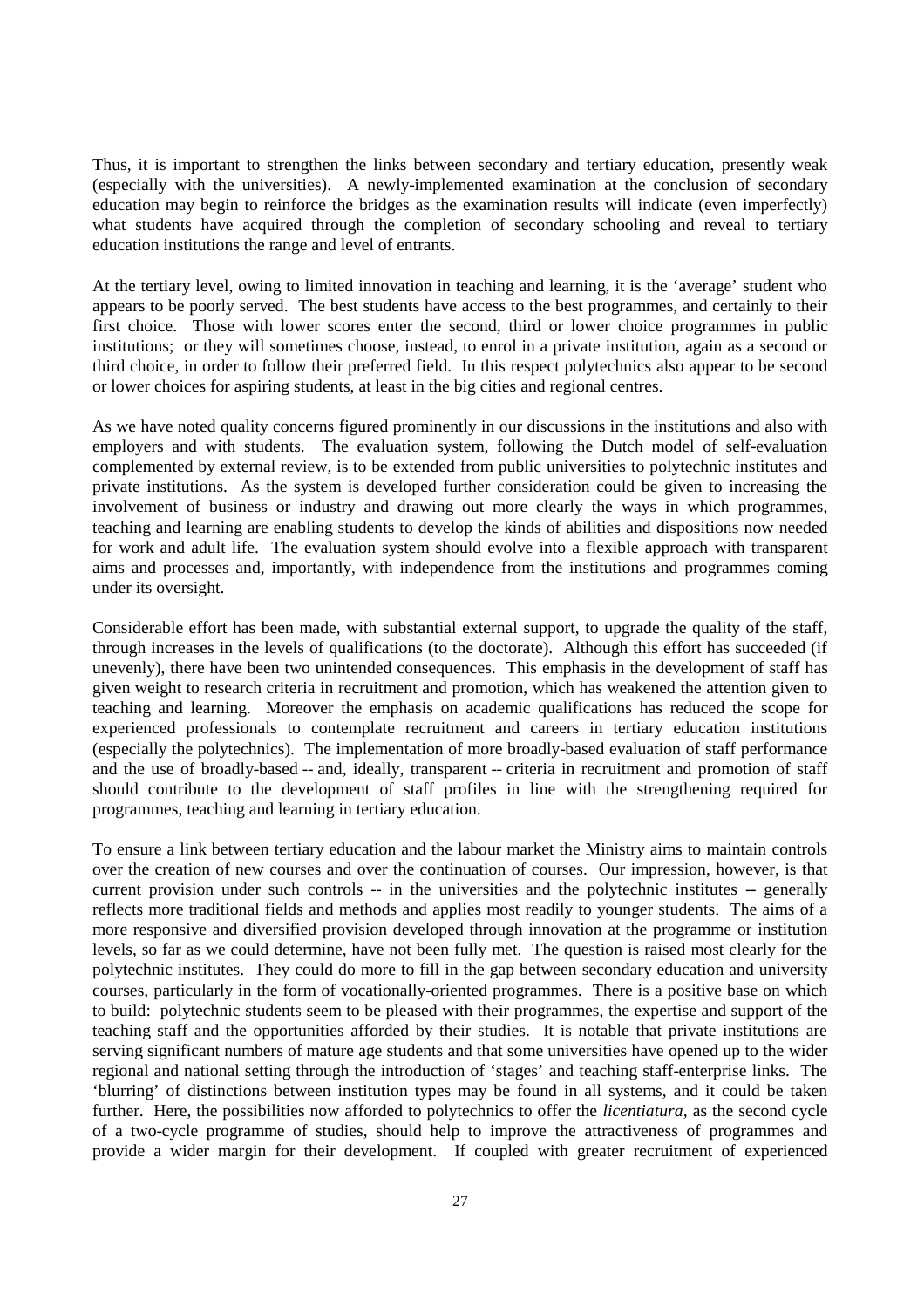professionals and more fully-integrated use of stages and work-based learning, such policies should permit polytechnics to develop distinctive, clear and transparent profiles of mission and method which meet the needs and complement what is offered by other tertiary providers.

The prominence of private institutions is a distinctive feature of tertiary education in Portugal and potentially an enormous asset. Private institutions offer interesting examples of innovation in programmes, teaching and learning, partly as they seek to be responsive to the needs and interests of students paying full fees and partly to hold costs (and fees) down in a highly competitive environment. The Ministry in its new policy framework seeks to consolidate the strengths in private tertiary education through the application of quality assurance measures in the sub-system and through the boosting of social support for students following study programmes in private institutions. We support these directions while calling for an approach to quality assessment which recognises diverse aims, approaches and student interests and backgrounds.

There is a general issue of governance, autonomy and accountability. Funding and employment regulations give very little scope for the management of resources at the institution level. Institutions, we were told, are required to 'move money up' to meet fixed staffing commitments. In fact, there is limited 'formal' scope provided for the exercise of autonomy. As in most systems, however, institutional leaders do have some room to take steps at the margin (with external partners) which could have important, positive effects for teaching and learning. This kind of vision is not uniformly evident, although we met a number of senior institutional administrators who had found ways to innovate in a tight resource and regulatory environment.

Public funding is set to increase at the same time as the government has established modest fees in the public sector. The approach seems balanced and realistic. It is essential, however, to proceed with the strengthening of social support to students, whether in public or private institutions, to help those from families with limited means to meet their share of the costs of participating in tertiary education.

There is an evident need to build up the information and analysis capacity, especially for tertiary education. Although Ministry staff and senior managers in tertiary education institutions are wellinformed, ongoing and detailed analyses of student learning, the experiences of graduates and new demand from mature age adults needing to develop or upgrade their abilities and knowledge in the evolving economic landscape will be important to permit informed judgements on quality and evaluation criteria as well as refinements in policies. In this respect, the issues of drop-out and quality in general seem to us to merit closer and further study.

Policy actions will have much on which to build, not least the enthusiasm and commitment of students and of many staff and administrators. The students with whom we met, in universities and polytechnics, both public and private, were focused, articulate and prepared from their points of view to 'tell it like it is'. Above all, they are committed to Portugal. Their perceptions of tertiary education and its role in the economy and society accorded with many of our own impressions. They were well attuned to international trends at this level of studies, qualification and employment. We also met teaching staff and administrators who were equally realistic and committed to change over the medium-term, and to the education of their students in the present.

That difficulties and gaps remain, therefore, is not necessarily owing to bad intent; rather, the conditions, incentives, sanctions and approaches which will combine to foster the kinds of changes needed have to be put in place. That is an appropriate role for government, but also for increasingly autonomous tertiary education institutions and for other concerned parties.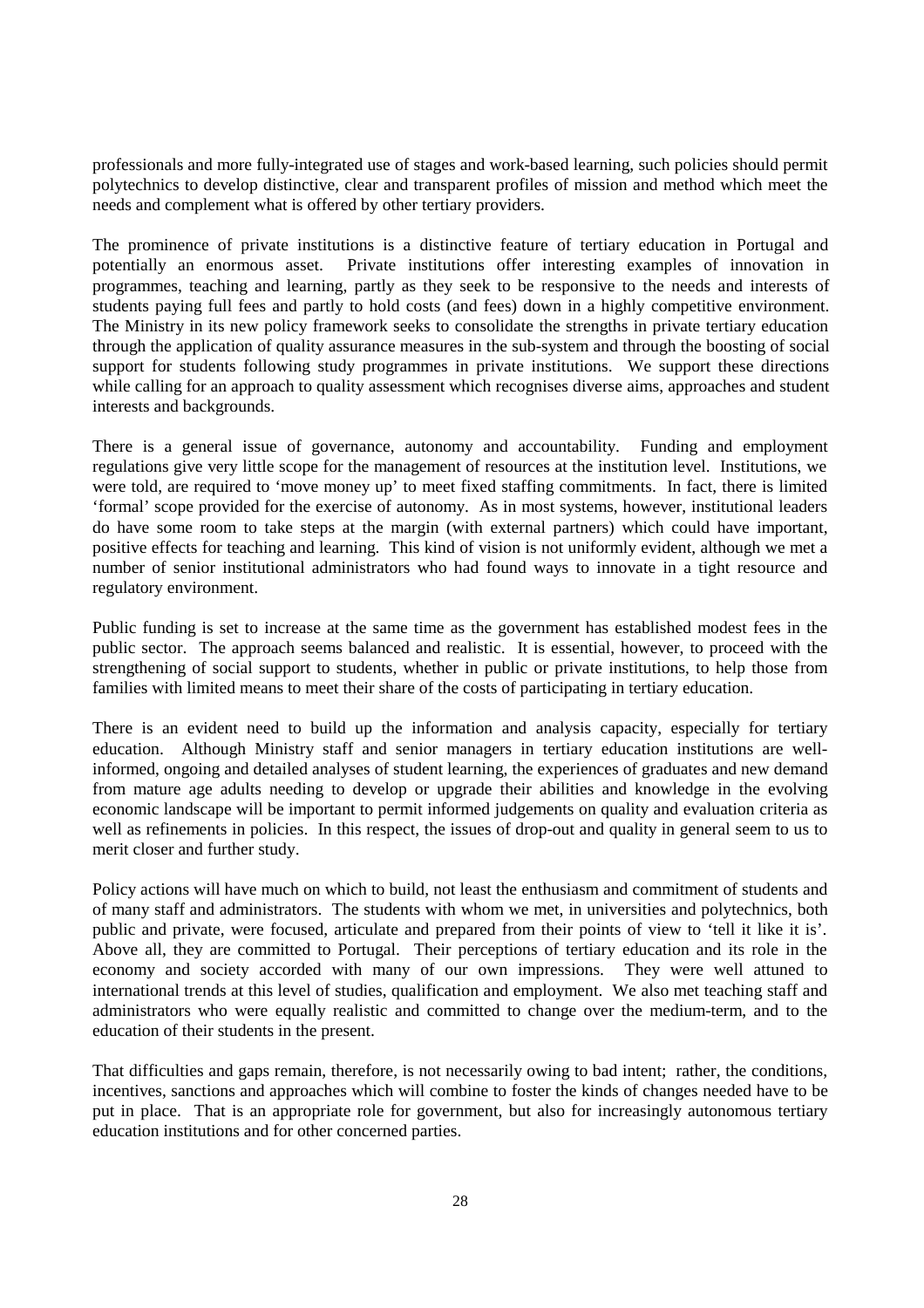#### **References**

Conselho Nacional para a Acção Social no Ensino Superior, Instituto de Investigações Sociológicas, *Inquérito Sócio-Económico aos Estudantes do Ensino Superior*, Lisboa, 1998.

Department for Employment, Education, Training and Youth Affairs and OECD (1997), *Thematic Review of the First Years of Tertiary Education - Australia*, Canberra and Paris.

*Minstério da Educação, Gabinete de Estudos e Planeamento* and Compta RH (1992), *Inquérito a diplomados de escolas do ensino superior sobre categoria e funções desempenhadas*, Lisbon.

Ministry of Education (1997). *Autonomy and Quality: A Guideline Document for Higher Education Policies*, Lison..

OECD (1995), *Education at a Glance - OECD Indicators* 1995, Paris.

OECD (1996), *Education at a Glance - Analysis*, Paris.

OECD (1997), *Education at a Glance - OECD Indicators* 1997, Paris.

OECD (1998), *Economic Survey of Portugal*, Paris.

OECD (1998), *Redefining Tertiary Education*, Paris.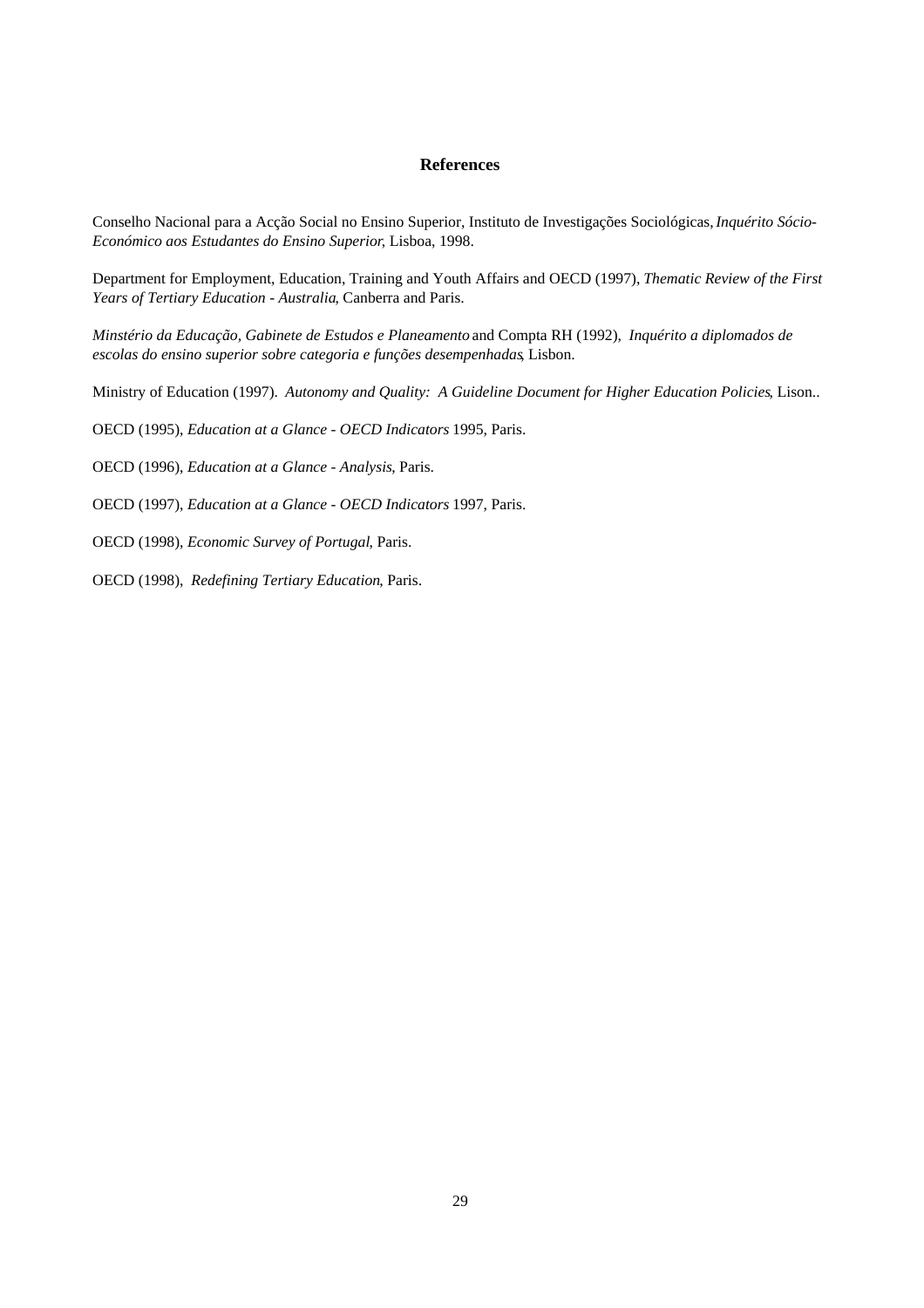## **Annex**

|                       | % change population |
|-----------------------|---------------------|
| <b>Mexico</b>         | 6.5                 |
| <b>Turkey</b>         | 4.3                 |
| <b>Finland</b>        | 1.5                 |
| Canada                | 0.7                 |
| <b>United States</b>  | 0.5                 |
| <b>Ireland</b>        | $-1.0$              |
| <b>France</b>         | $-8.2$              |
| Korea                 | $-10.8$             |
| Portugal              | $-10.9$             |
| <b>Switzerland</b>    | $-11.1$             |
| <b>New Zealand</b>    | $-11.4$             |
| <b>Spain</b>          | $-11.5$             |
| <b>Sweden</b>         | $-11.6$             |
| Japan                 | $-12.2$             |
| <b>United Kingdom</b> | $-15.3$             |
| <b>Australia</b>      | $-16.4$             |
| <b>Austria</b>        | $-16.4$             |
| <b>Norway</b>         | $-17.9$             |
| <b>Germany</b>        | $-19.6$             |
| <b>Netherlands</b>    | $-19.7$             |
| <b>Denmark</b>        | $-20.0$             |
| <b>Italy</b>          | $-23.2$             |
|                       |                     |
| Average               | $-10.7$             |
|                       |                     |
|                       |                     |

# **Table A.1 Changes in population aged 10 to 19, 1985-94**

**Data are taken from** *United Nations World Population Prospects, 1950-2050* **(1994 Revision).**

 **Source: OECD (1996), Education at a Glance - Analysis, Table for Figure 1.3.**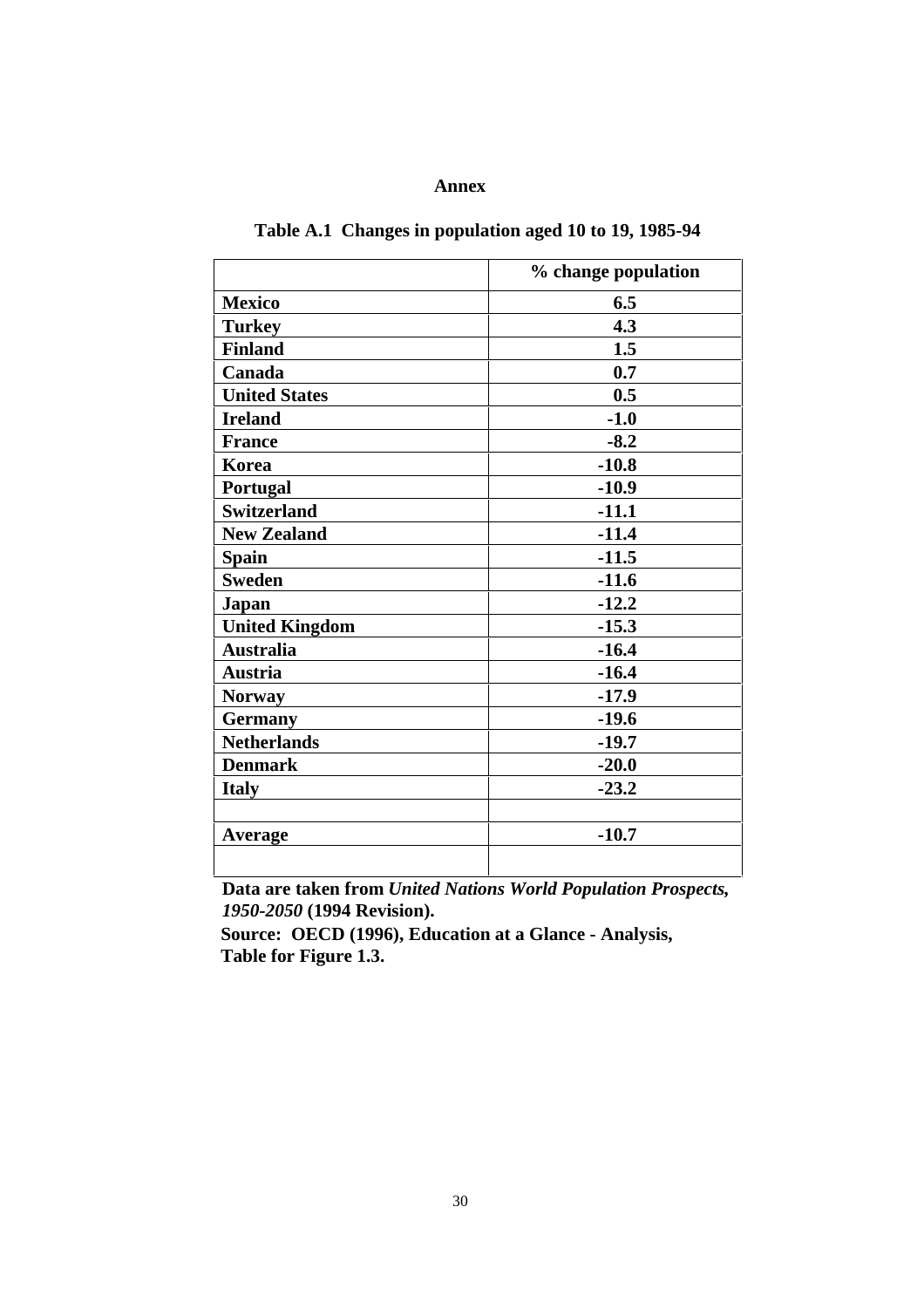|                       |      | Ages 18-21 |      |      | Ages 22-25 |      |      | Ages 26-29 |      |
|-----------------------|------|------------|------|------|------------|------|------|------------|------|
|                       | 1985 | 1990       | 1995 | 1985 | 1990       | 1995 | 1985 | 1990       | 1995 |
| <b>North America</b>  |      |            |      |      |            |      |      |            |      |
| Canada                | 25.5 | 28.9       | 37.9 | 9.5  | 11.4       | 21.7 | 3.0  | 3.4        | 9.2  |
| Mexico                |      |            | .9   |      |            | .5   |      |            | 2.7  |
| <b>United States</b>  | 33.0 | 36.2       | 34.7 | 14.5 | 17.1       | 20.7 | 8.2  | 8.5        | 10.5 |
| <b>Pacific Area</b>   |      |            |      |      |            |      |      |            |      |
| Australia             |      |            | 29.8 |      |            | 14.1 |      |            | 8.9  |
| Korea                 |      |            | 34.1 |      |            | 16.3 |      |            | 3.4  |
| New Zealand           | 14.9 | 20.8       | 28.6 | 9.6  | 13.8       | 13.3 |      |            | 7.2  |
| <b>European Union</b> |      |            |      |      |            |      |      |            |      |
| Austria               |      |            | 12.0 |      |            | 13.3 |      |            | 8.0  |
| Belgium               | 24.5 |            | 40.7 | 7.2  |            | 16.5 | 1.5  |            | 3.6  |
| Denmark               | 7.4  | 7.4        | 8.9  | 16.3 | 17.9       | 22.6 | 8.2  | 9.3        | 11.2 |
| Finland               | 9.3  | 13.6       | 17.5 | 17.3 | 20.7       | 27.4 | 7.9  | 10.2       | 12.9 |
| France                | 19.4 | 24.6       | 34.2 | 10.0 | 11.8       | 17.7 | 4.3  | 3.9        | 4.6  |
| Germany*              | 8.8  | 8.5        | 10.6 | 15.5 | 15.9       | 17.0 | 8.9  | 10.4       | 11.4 |
| Greece                |      |            | 32.9 |      |            | 10.6 |      |            | 3.2  |
| Ireland**             | 15.2 | 20.3       | 27.2 | 2.8  | 4.3        | 15.5 |      |            |      |
| Netherlands           | 14.4 | 17.9       | 23.2 | 11.9 | 13.4       | 18.7 | 5.7  | 4.7        | 5.6  |
| Portugal              | 5.8  | m          | 17.9 | 5.4  | m          | 15.7 | 2.3  | m          | 5.9  |
| Spain                 | 14.9 | 21.2       | 25.6 | 10.6 | 13.5       | 17.5 | 4.0  | 4.5        | 5.5  |
| Sweden                | 7.9  | 8.7        | 13.0 | 11.3 | 11.4       | 16.6 | 6.5  | 6.1        | 7.5  |
| <b>United Kingdom</b> | m    | 16.1       | 25.8 | m    | 4.7        | 9.3  | m    | m          | 4.8  |
| <b>Other OECD</b>     |      |            |      |      |            |      |      |            |      |
| Czech Republic        |      |            | 15.9 |      |            | 8.0  |      |            | 2.1  |
| Hungary               |      |            | 11.9 |      |            | 7.9  |      |            | 2.3  |
| Iceland               |      |            | 7.9  |      |            | 20.3 |      |            | 6.9  |
| Norway                | 8.8  | 14.4       | 17.5 | 13.2 | 18.9       | 23.6 | 5.7  | 8.2        | 10.0 |
| Switzerland           | 5.7  | 6.4        | 7.7  | 10.6 | 12.1       | 14.7 | 5.2  | 6.4        | 7.2  |
| Turkey                | m    | 7.4        | 10.1 | m    | 4.6        | 7.4  | m    | 2.3        | 3.4  |
| <b>Country mean</b>   |      |            | 21.1 |      |            | 15.5 |      |            | 6.6  |

## **Table A2. Net enrolment in public and private tertiary education by age group, 1985-95 (based on headcounts)**

*Note:* Data refer to all enrolment, not just first years.

\* break in data series between 1990 and 1995.

\*\* data for 22-25 age group include ages 26-29.

*Sources:* OECD, Education at a Glance (1997): Table C5.2b; OECD, Education Policy Analysis (1997): Data for Figure 5.1.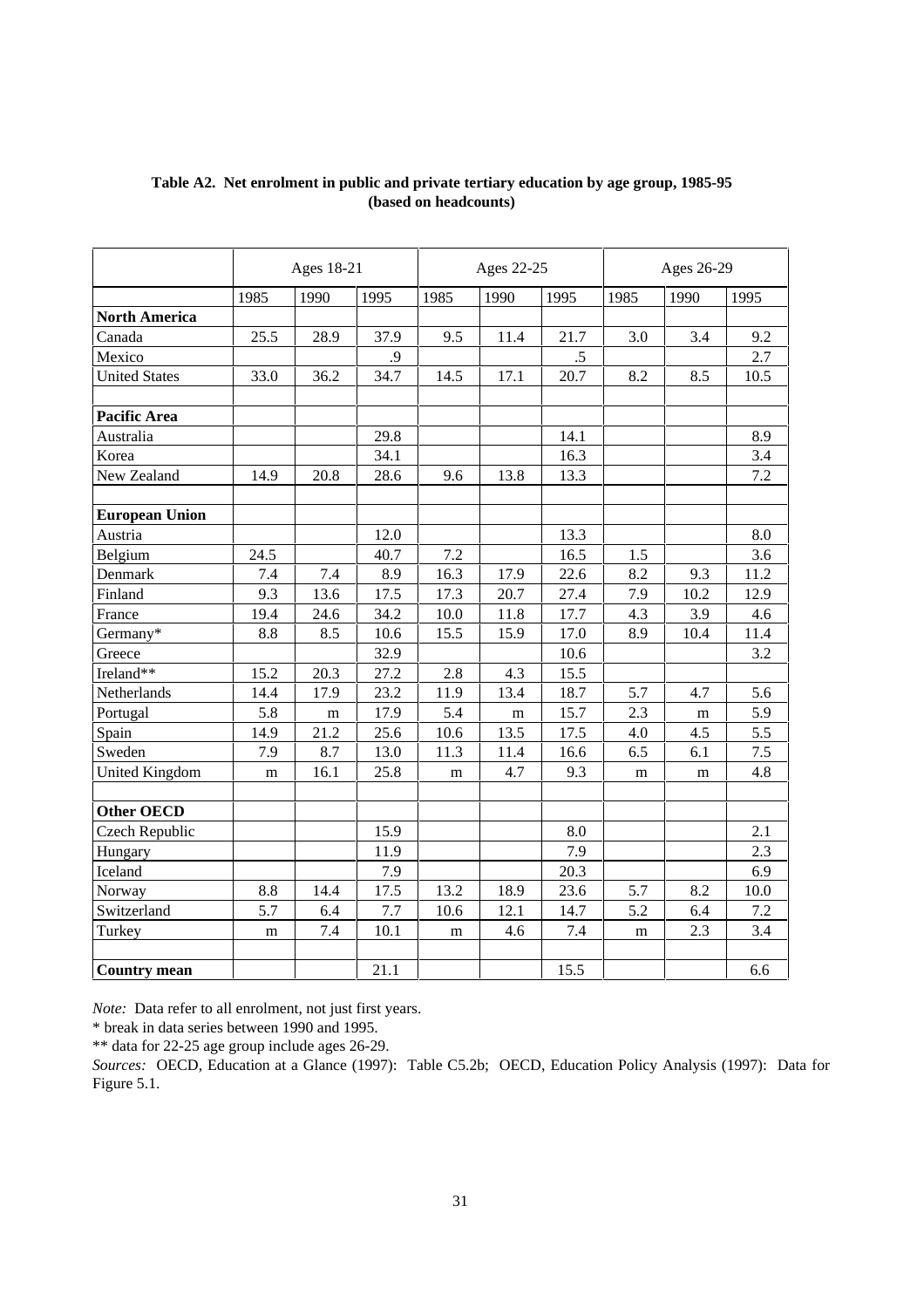| <b>Australia</b>            | 1.7              |
|-----------------------------|------------------|
| <b>Austria</b>              | 1.1              |
| <b>Belgium</b>              |                  |
| Canada                      | 2.6              |
| Czech Republic <sup>1</sup> | 0.8              |
| Denmark <sup>1</sup>        | 1.3              |
| <b>Finland</b>              | 1.8              |
| <b>France</b>               | 1.1              |
| <b>Germany</b>              | 1.0              |
| <b>Greece</b>               |                  |
| Iceland <sup>1</sup>        | 0.7              |
| <b>Ireland</b>              | 1.4              |
| <b>Italy</b>                |                  |
| <b>Japan</b>                | 0.9              |
| Luxembourg                  | $\bullet\bullet$ |
| Mexico <sup>1</sup>         | 0.7              |
| <b>Netherlands</b>          | 1.4              |
| <b>New Zealand</b>          |                  |
| <b>Norway</b>               | 1.5              |
| Portugal                    | 0.9              |
| <b>Spain</b>                | 0.9              |
| <b>Sweden</b>               | 1.6              |
| Switzerland <sup>1</sup>    | 1.1              |
| <b>Turkey</b>               | 0.8              |
| United Kingdom <sup>1</sup> | 0.1              |
| <b>United States</b>        | 2.4              |

**Table A.3 Expenditure on Tertiary Education % of GDP**

**1 Only for public institutions**

**Source: OECD Education data base.**